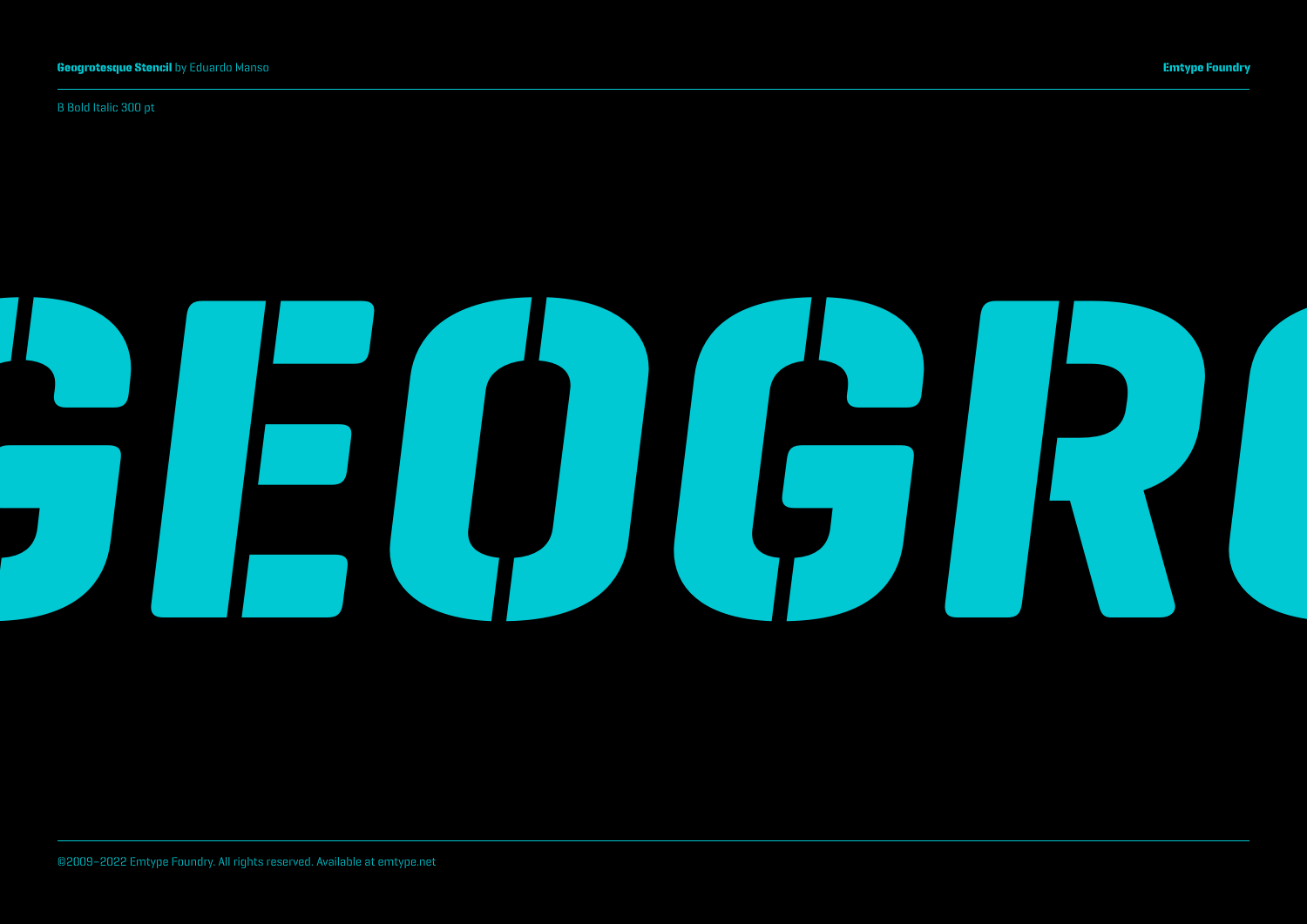Basic character set B Medium 75 pt

# ABCDEFGHIJKLMN OPQRSTUVWXYZ abcdefghijklmn opqrstuvwxyz 0123456789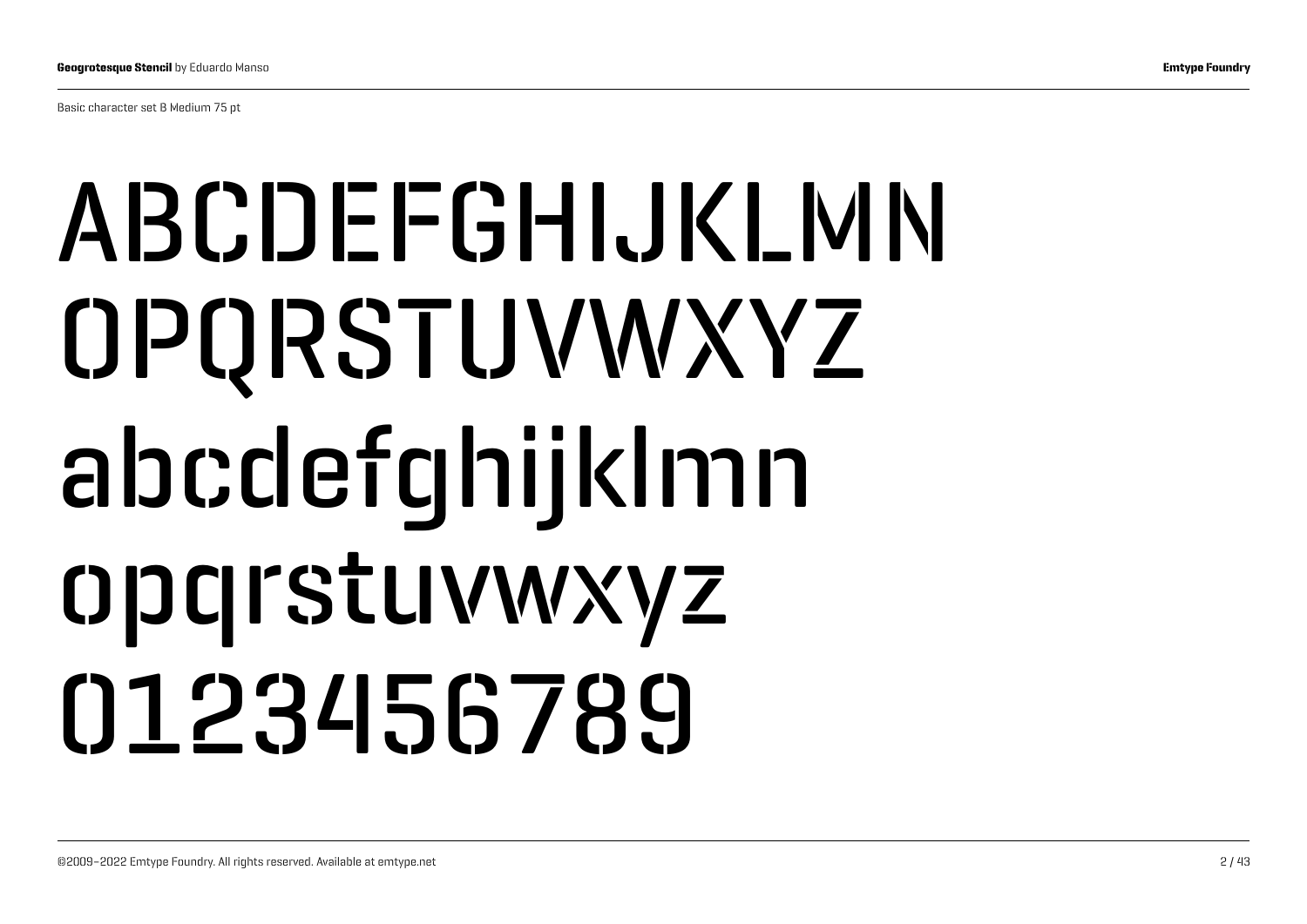Three different cuts

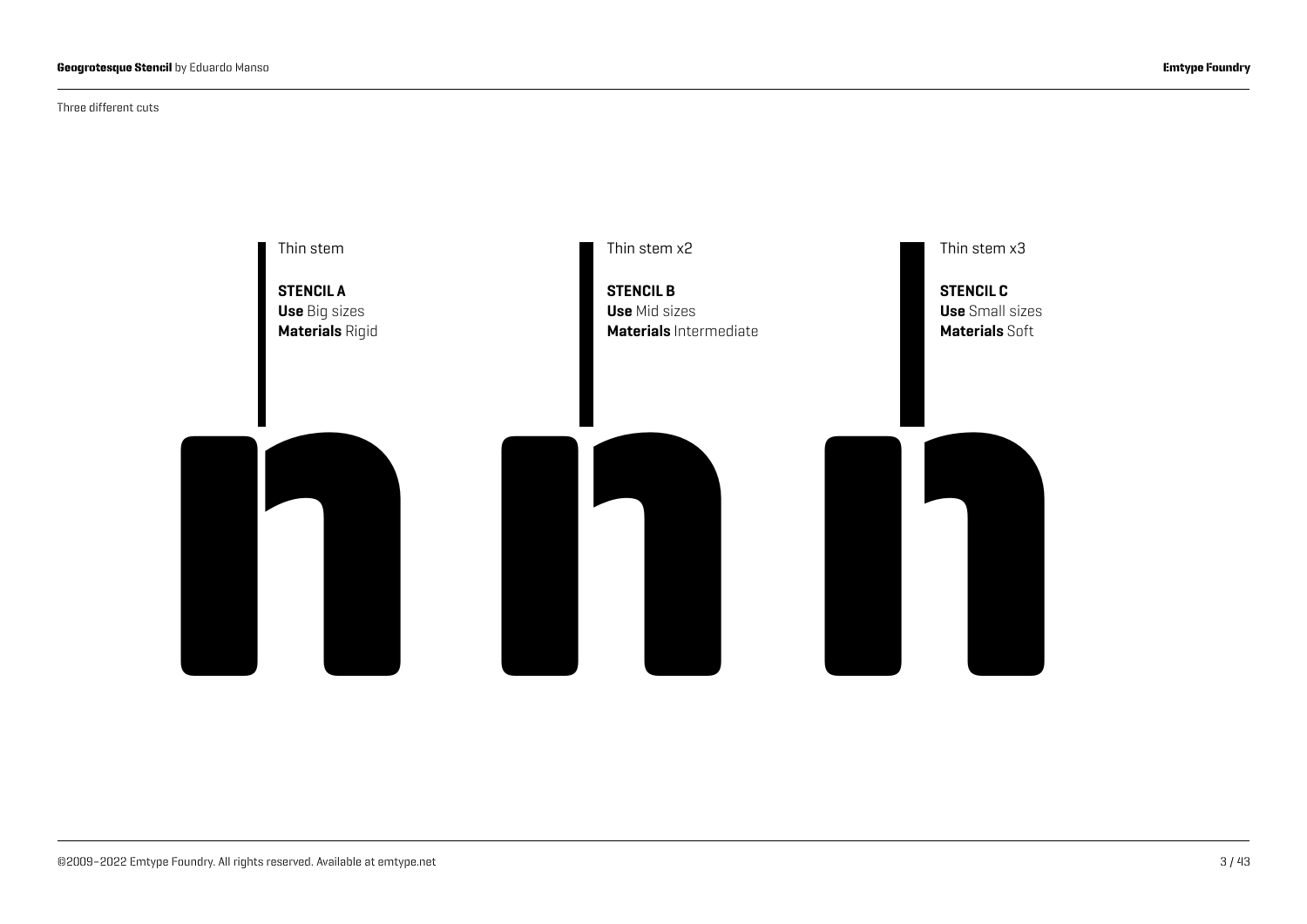Roman and Italic A styles 37 pt

Thin UltraLight Light Regular Medium SemiBold Bold

*Thin Italic UltraLight Italic Light Italic Regular Italic Medium Italic SemiBold Italic Bold Italic*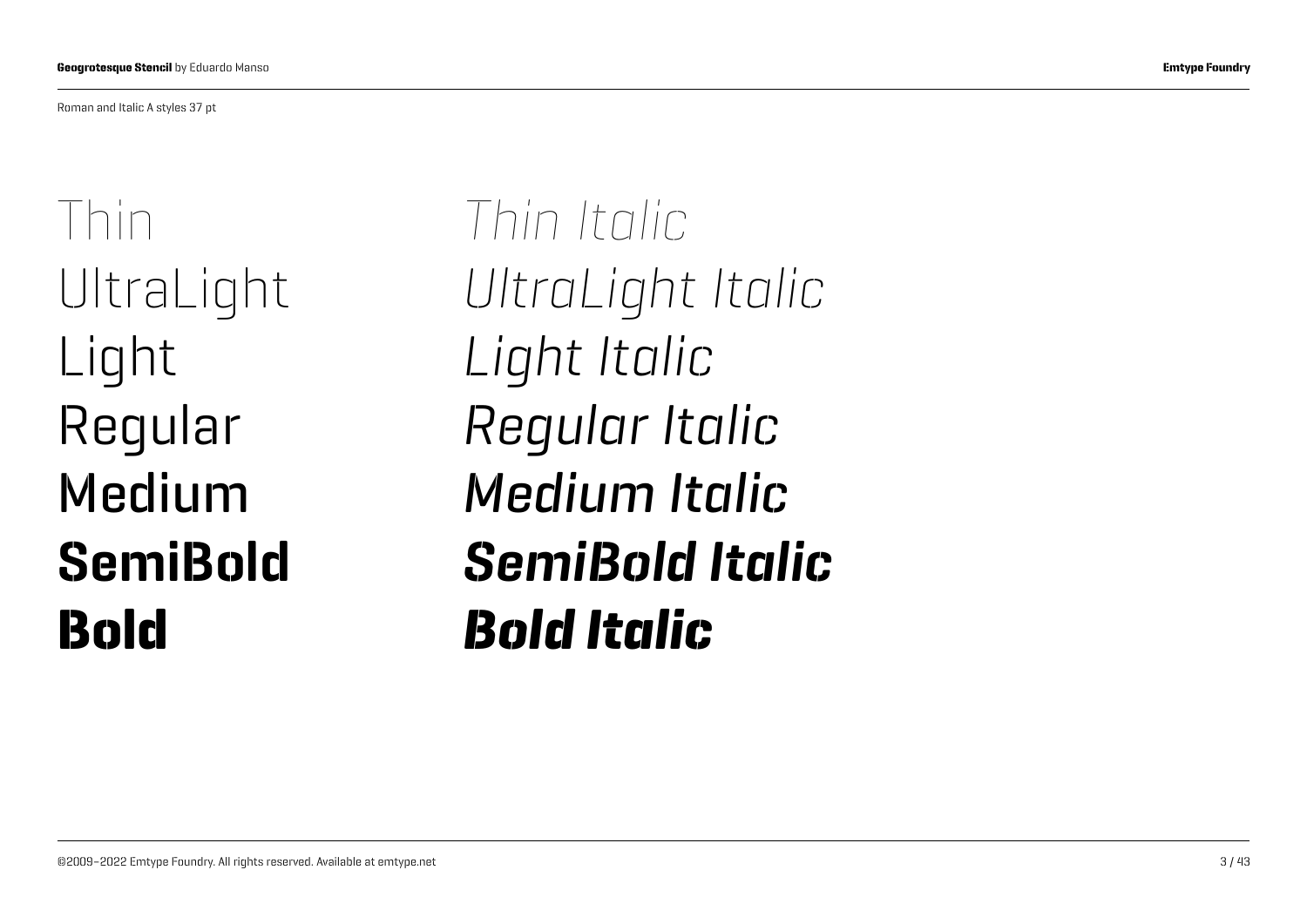Roman and Italic B styles 37 pt

Thin UltraLight Light Regular Medium SemiBold Bold

*Thin Italic UltraLight Italic Light Italic Regular Italic Medium Italic SemiBold Italic Bold Italic*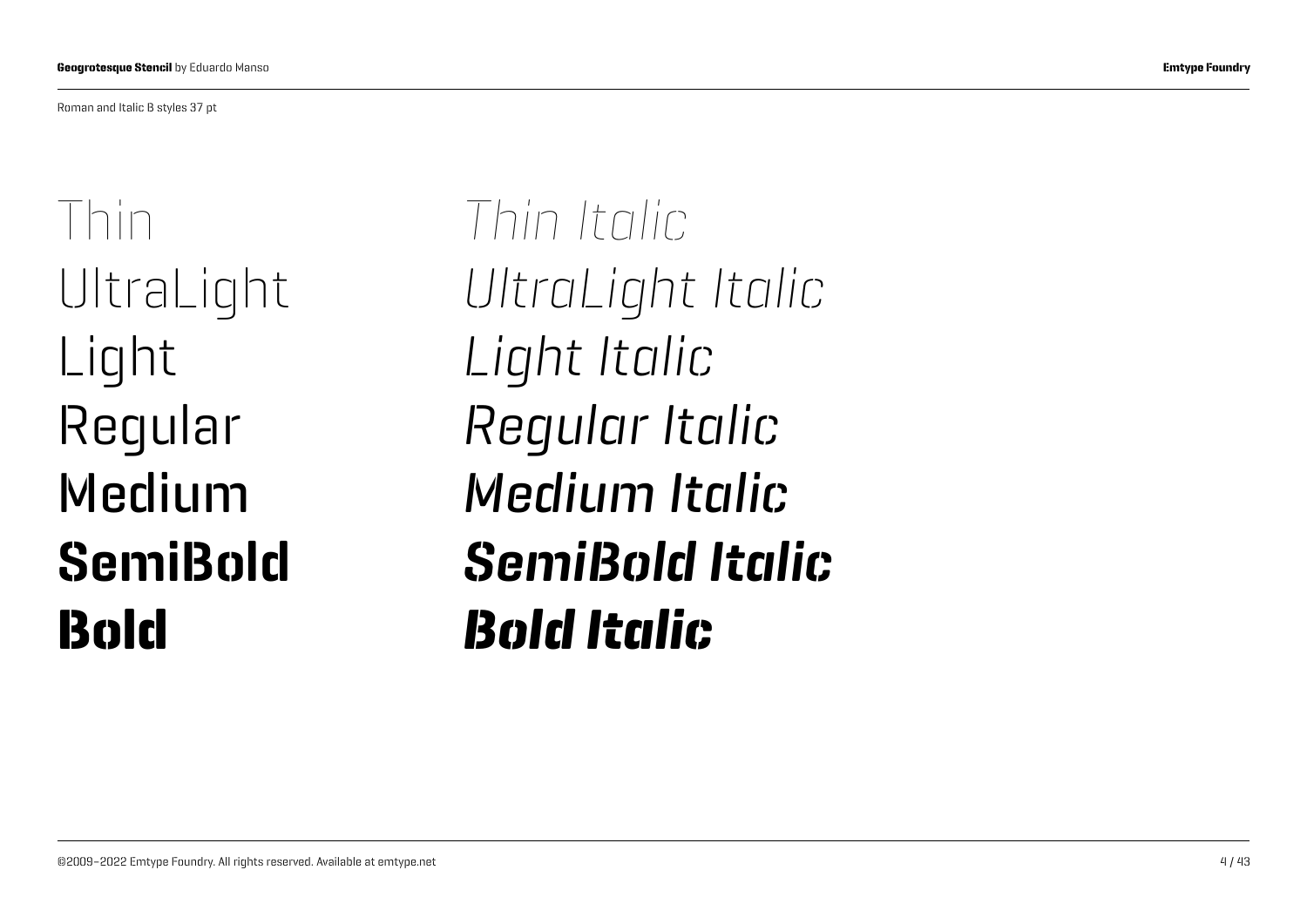Roman and Italic C styles 37 pt

Thin UltraLight Light Regular Medium SemiBold Bold

*Thin Italic UltraLight Italic Light Italic Regular Italic Medium Italic SemiBold Italic Bold Italic*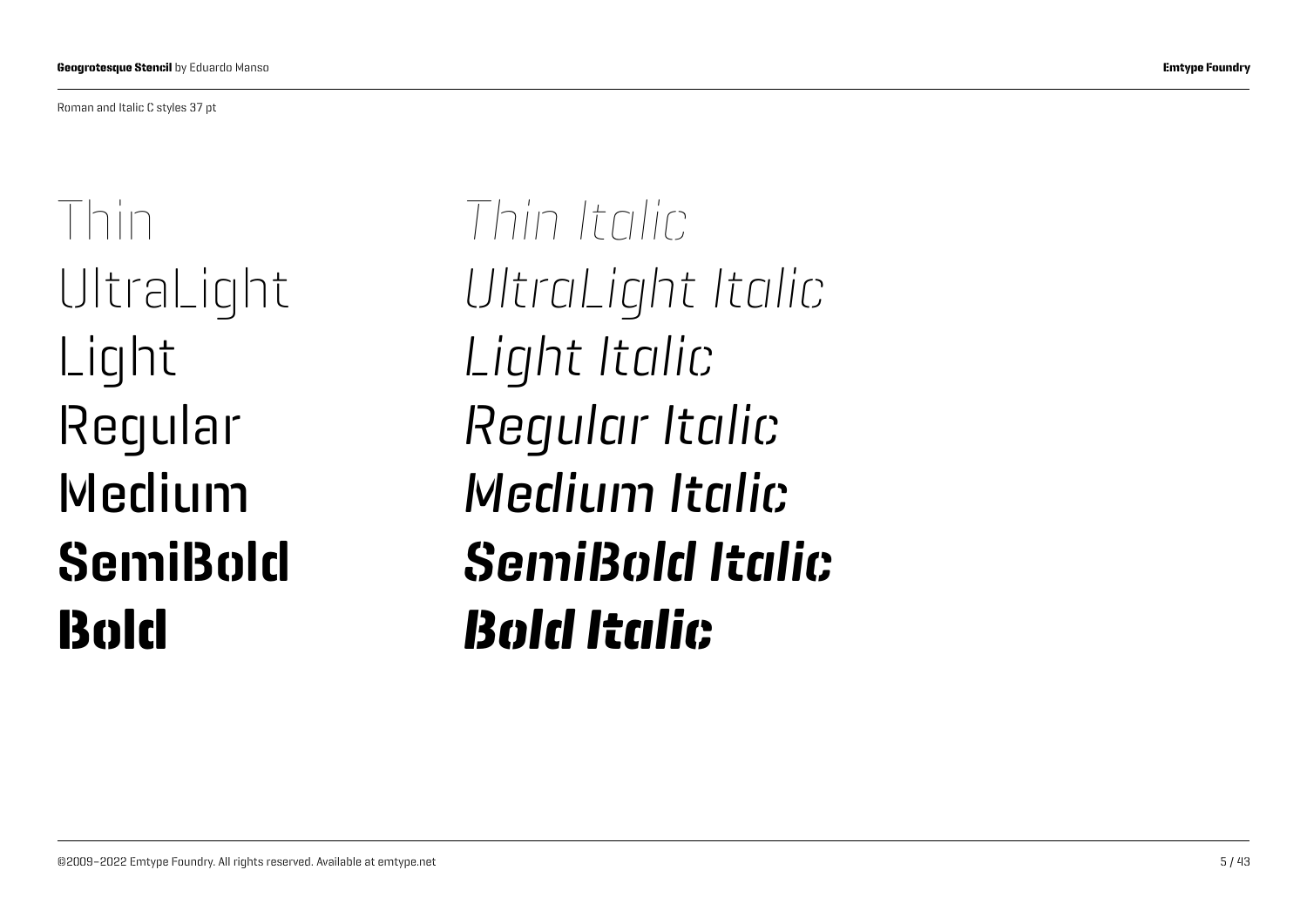A Thin 600 pt

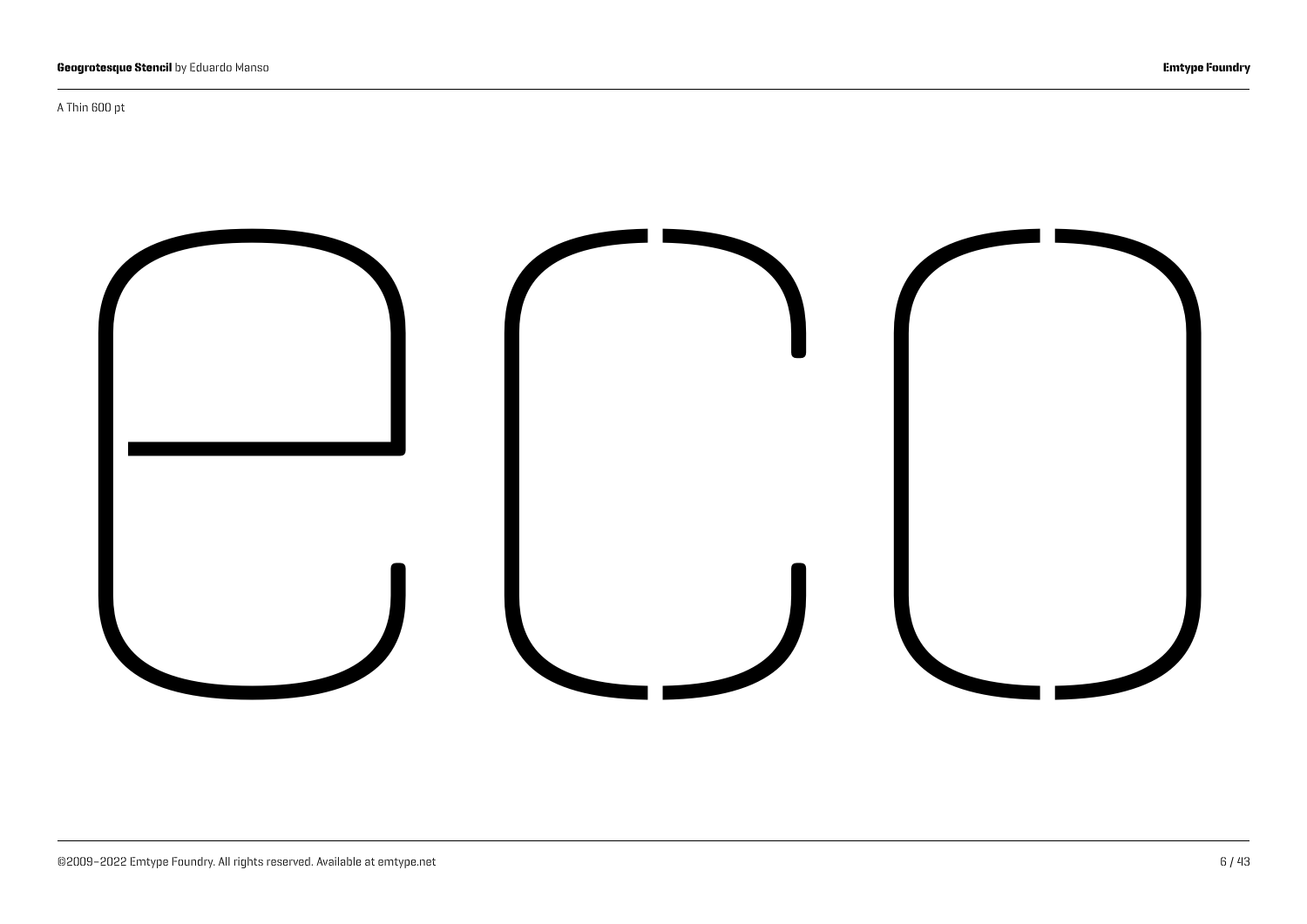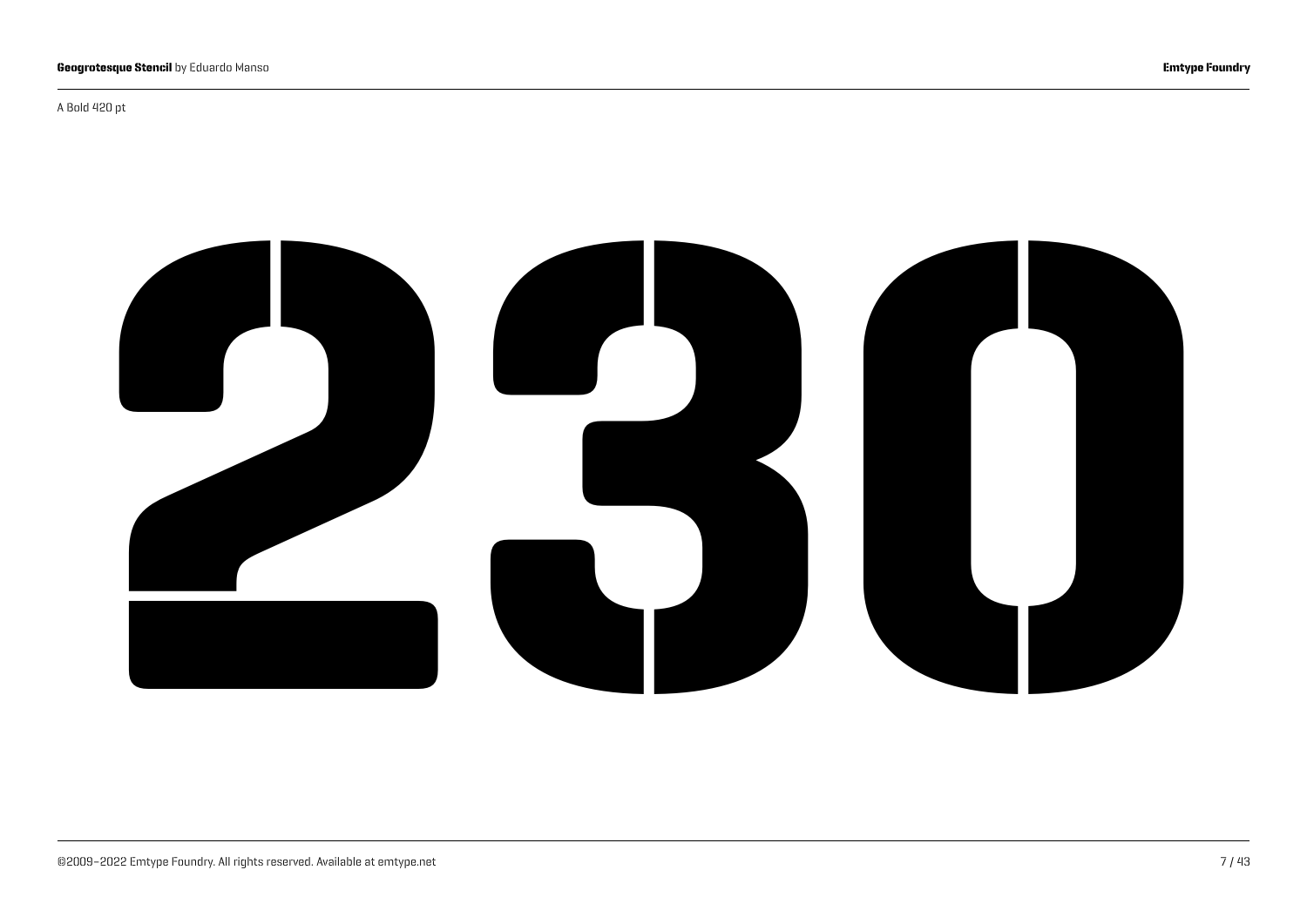A Medium 350 pt

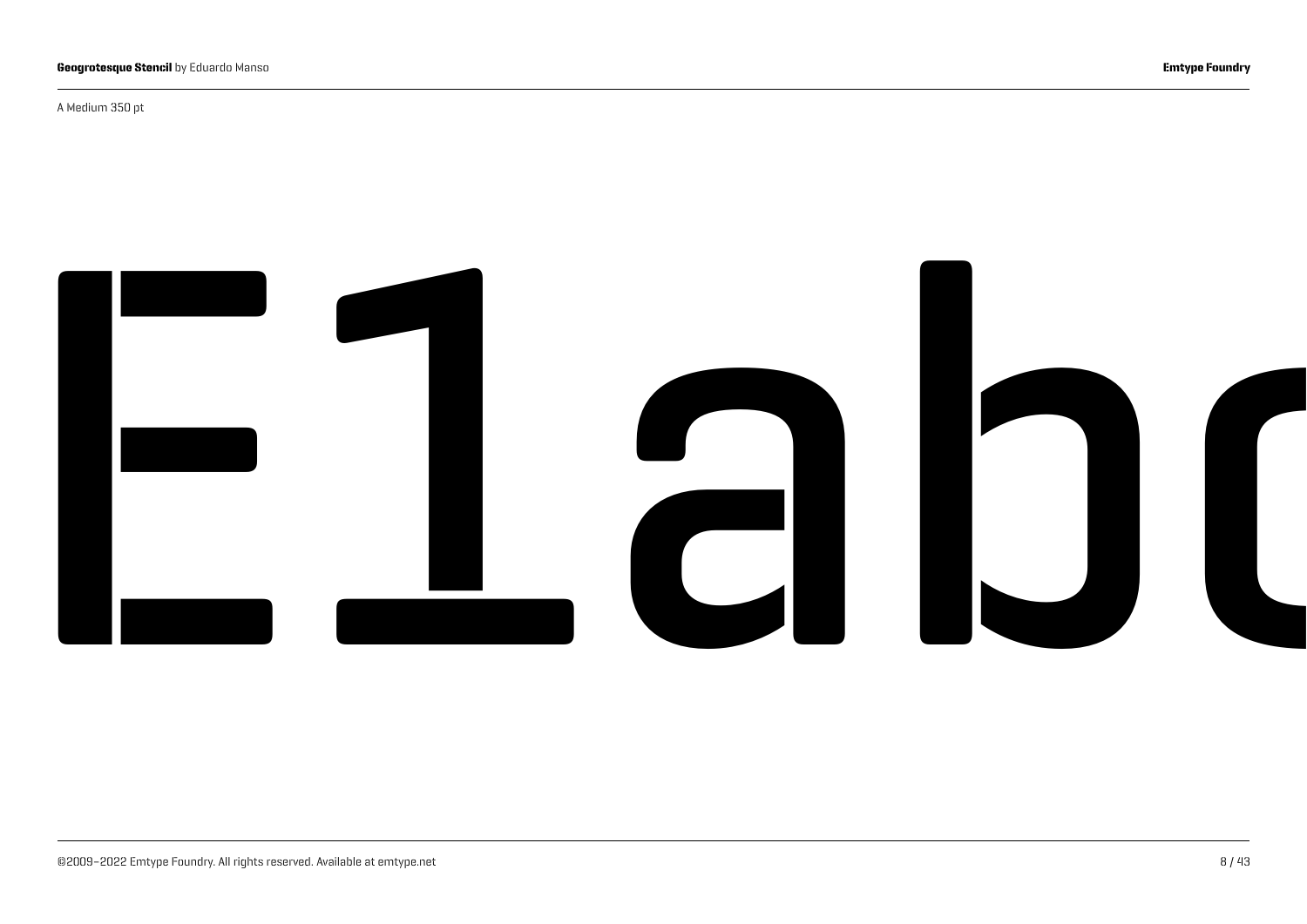#### B Light 190 pt

# OPINIONS

B SemiBold 190 pt

# PROTEST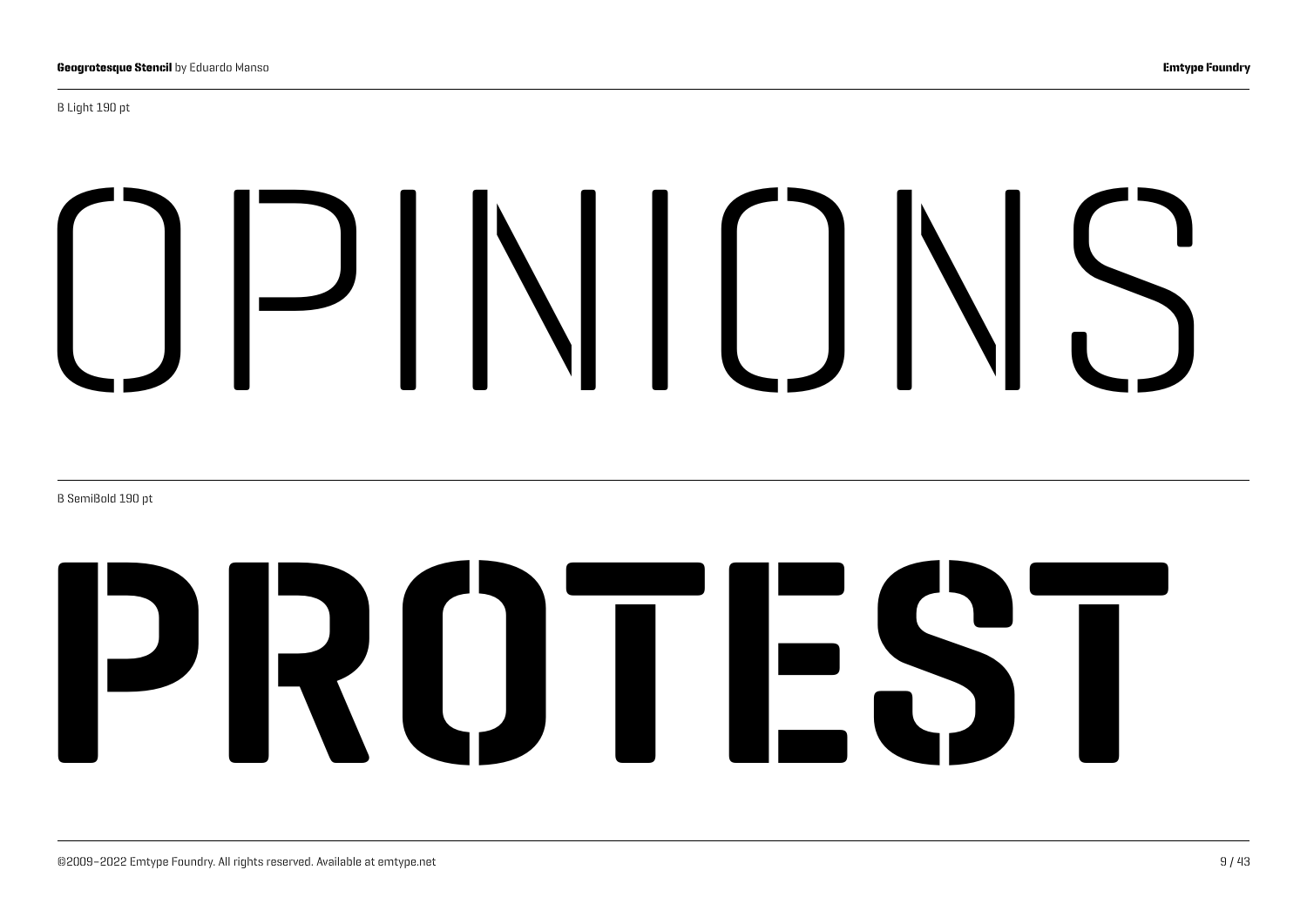B Bold Italic 190 pt

# *Kusama*

B Thin Italic 190 pt

# *Surname*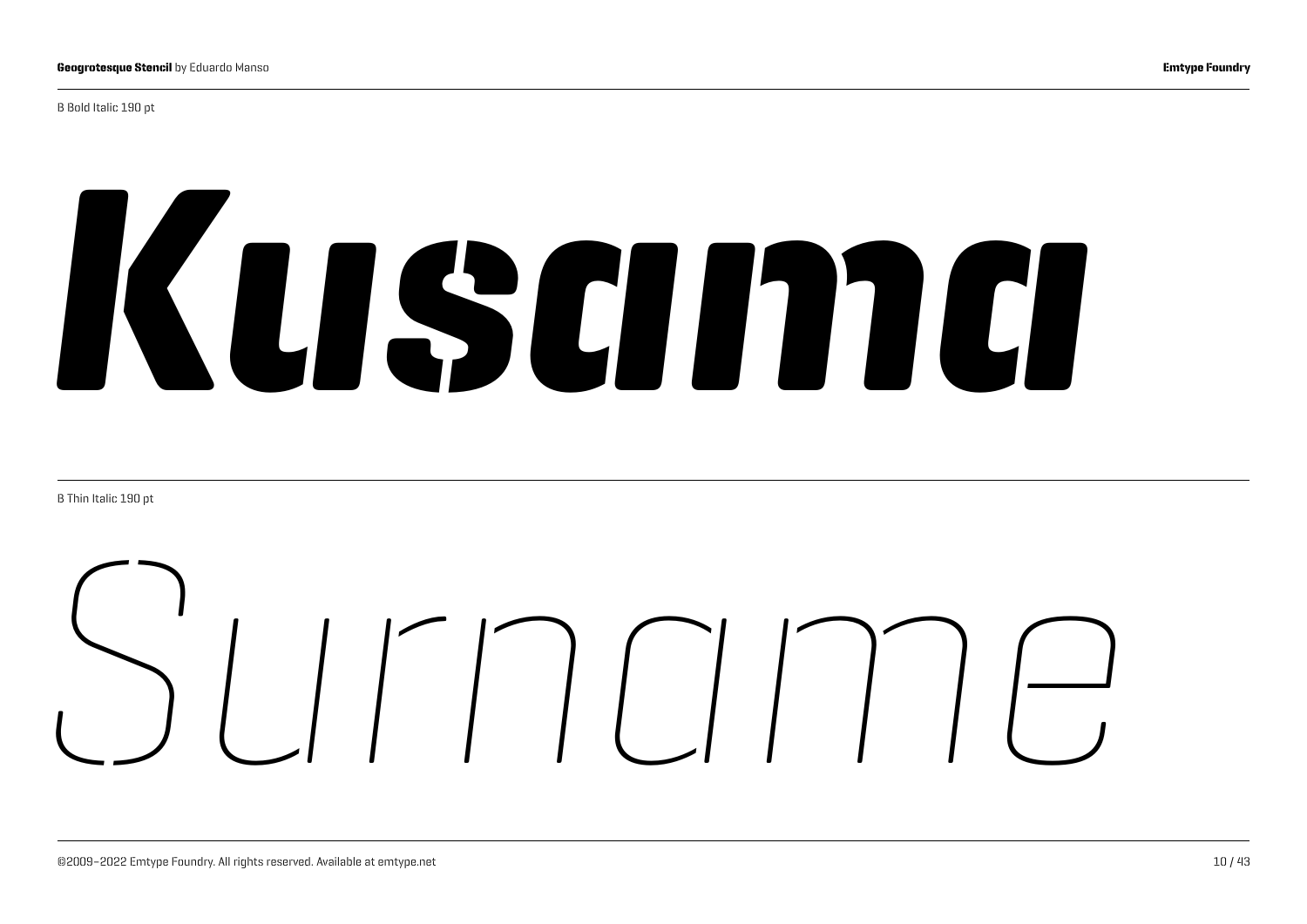B Regular 68 pt

# Abstract expressionism is a post World War II art movement in American painting, developed in New York in the 1940s.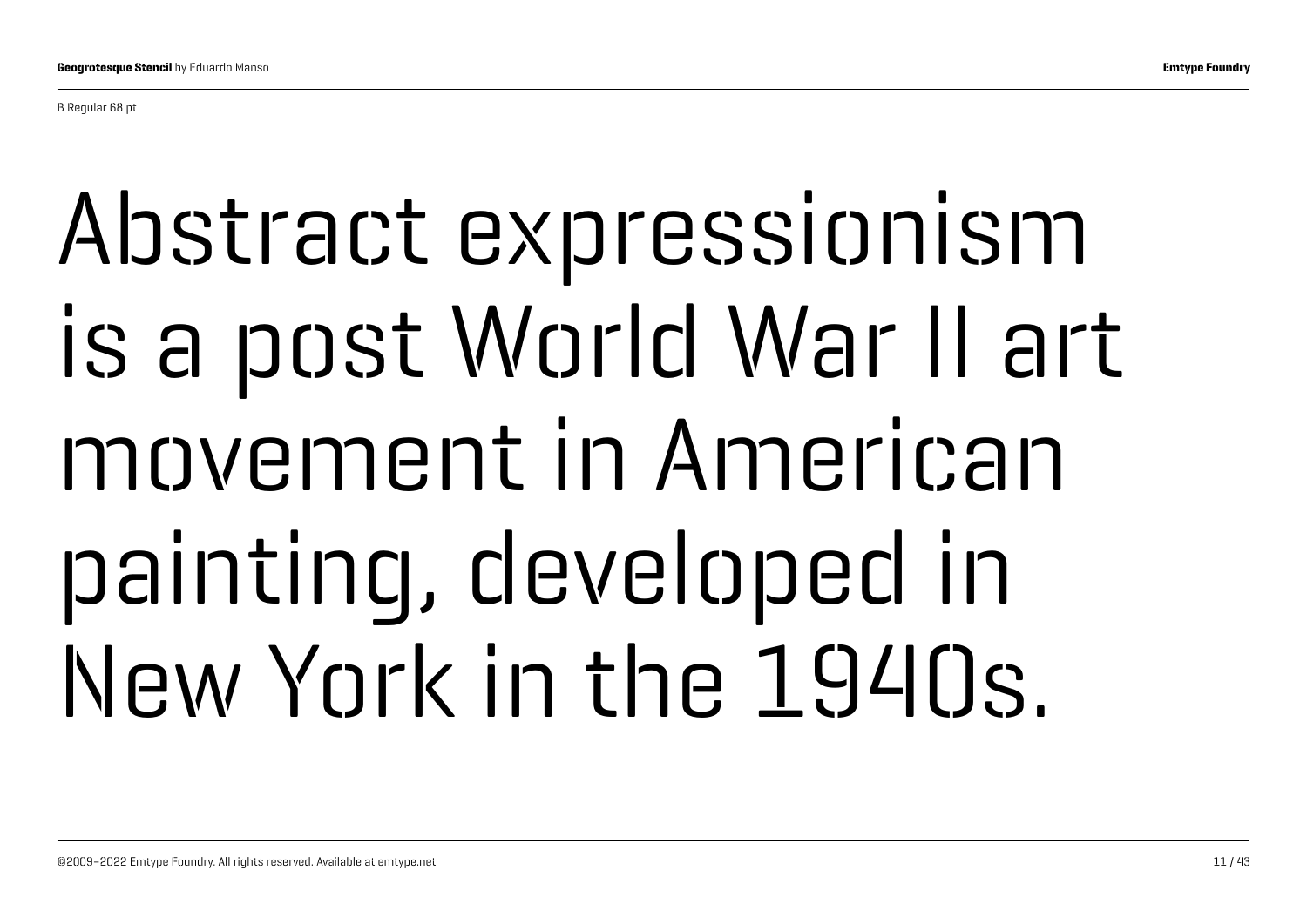C Medium Italic 34 pt

*Spray painting is a painting technique where a device sprays a coating paint, ink, varnish, through the air onto a surface. The most common types employ compressed gas usually air to atomize and direct the paint particles. Spray guns evolved from airbrushes, and the two are usually distinguished by their size and the size of the spray pattern they produce. Airbrushes are hand-held and used instead of a brush for detailed work such as photo retouching, painting nails or fine art.*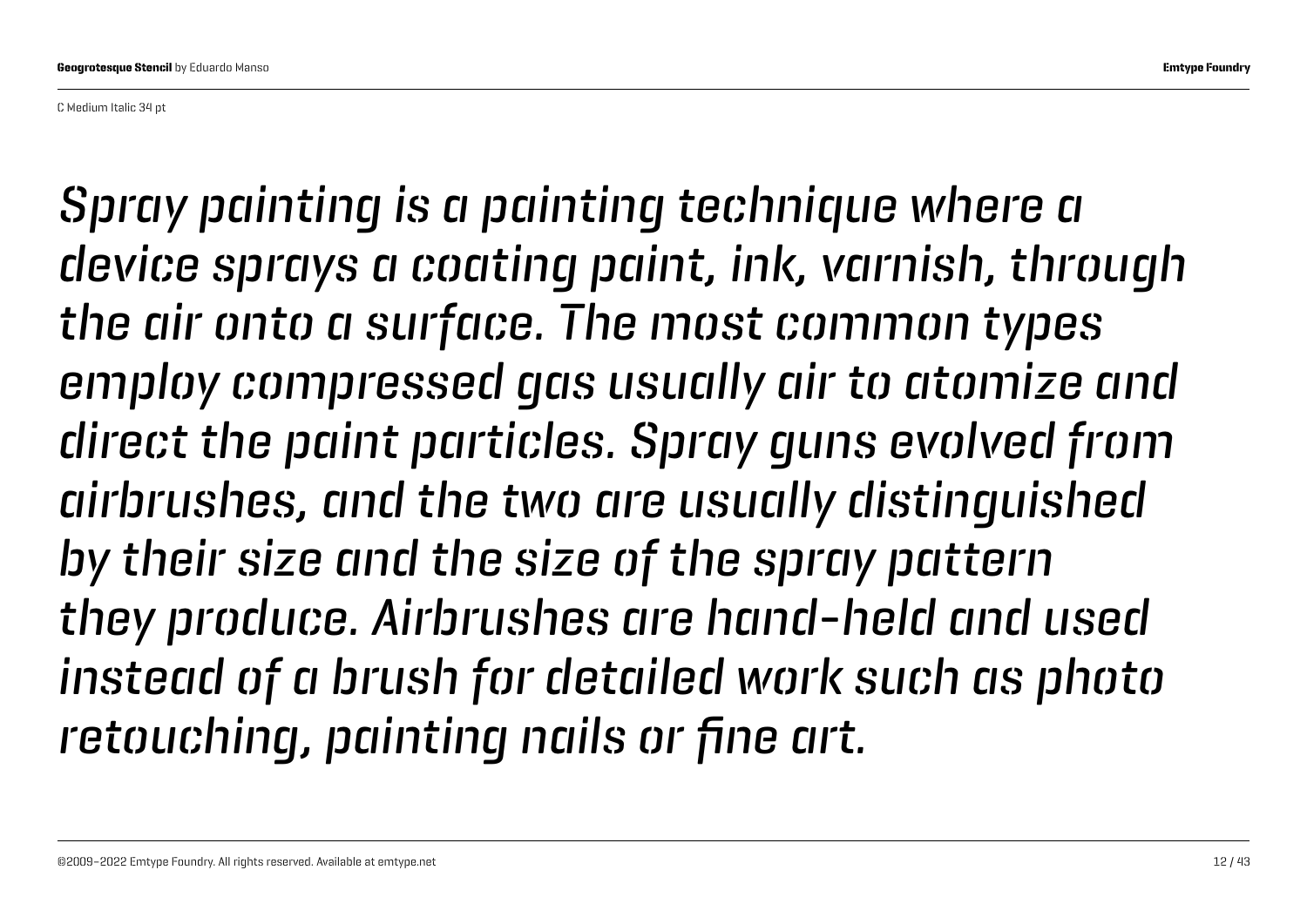#### B Thin 70 pt

## Walden Robert Cassotto

B Thin Italic 70 pt

## *James William Ercolani*

B UltraLight 70 pt

## Steven Norman Lackritz

B UltraLight Italic 70 pt

## *Reatha Dale Watson*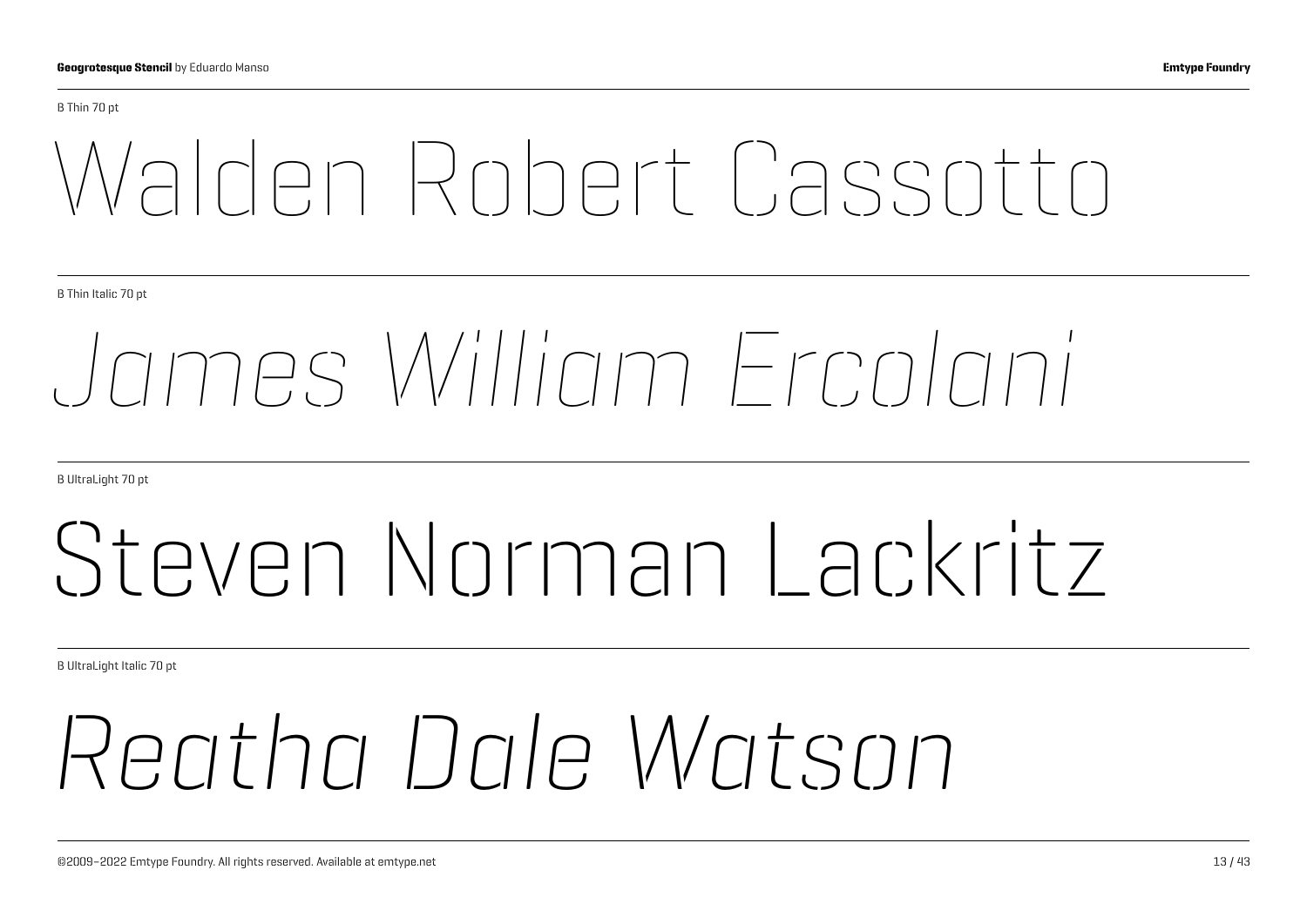B Light 70 pt

## Leopoldina Alitza Pelikan

B Light Italic 70 pt

## *Ronald Le Roy Overacker*

B Regular 70 pt

## Geneviève Lucie Menut

B Regular Italic 70 pt

## *Charles Gerstle Levison*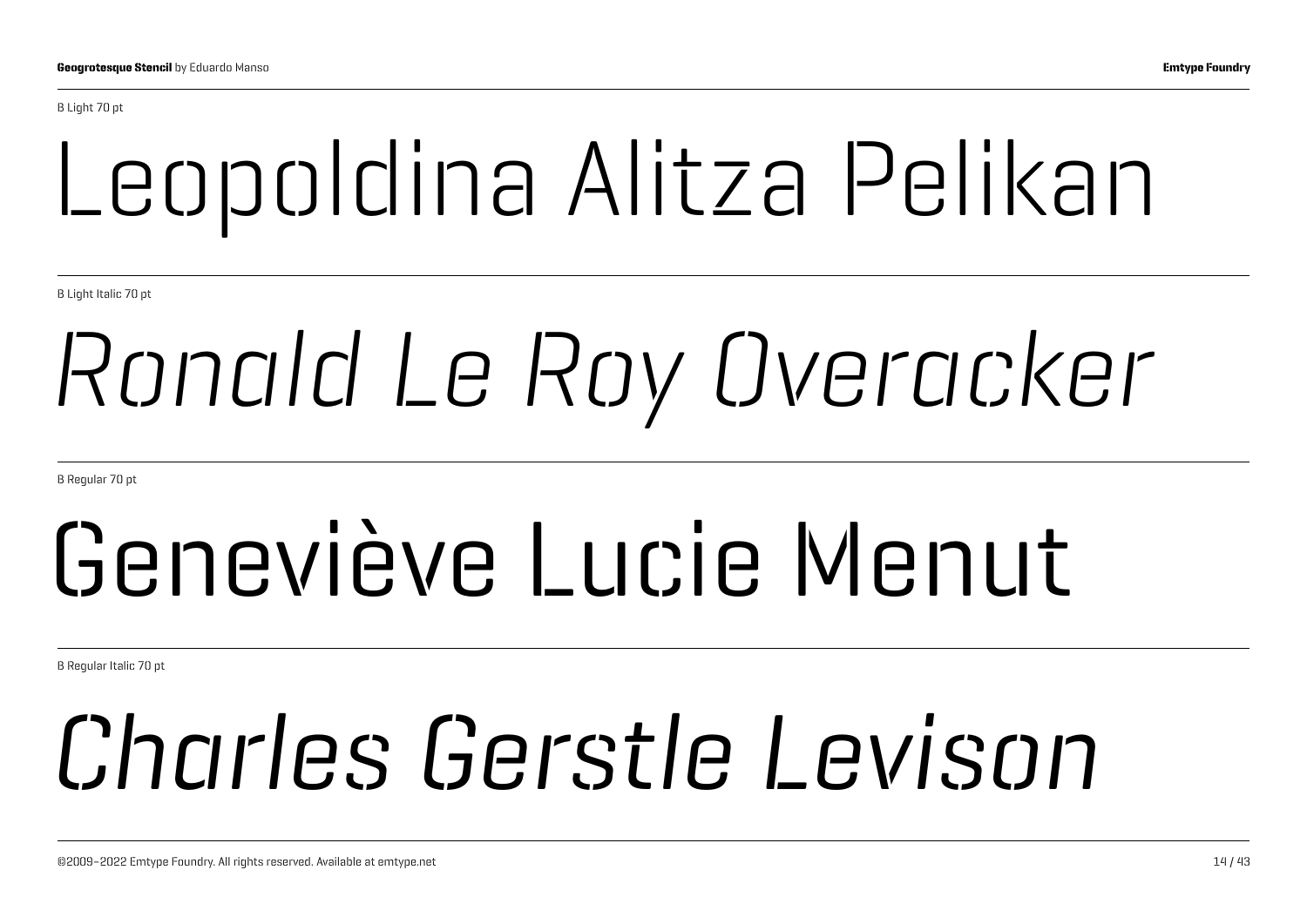B Medium 70 pt

# Norma Delores Egstrom

B Medium Italic 70 pt

## *Leonard Sheldon Bershad*

B SemiBold 70 pt

## Michaela Laree James

B SemiBold Italic 70 pt

# *Jeanette Helen Morrison*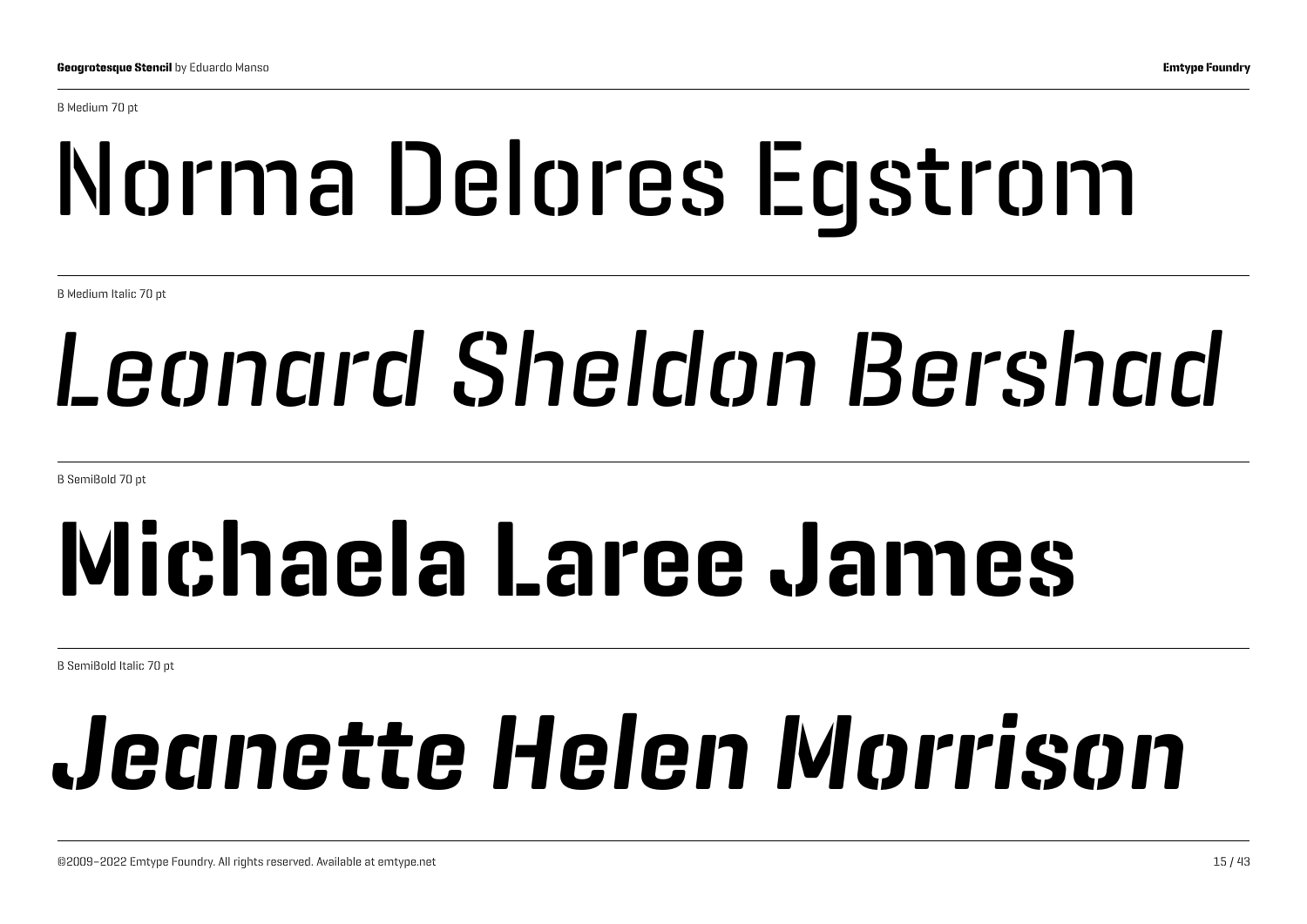B B old 70 pt

## Sarah Frances Frost

B Bold Italic 70 pt

## *Lawrence Boris Simon*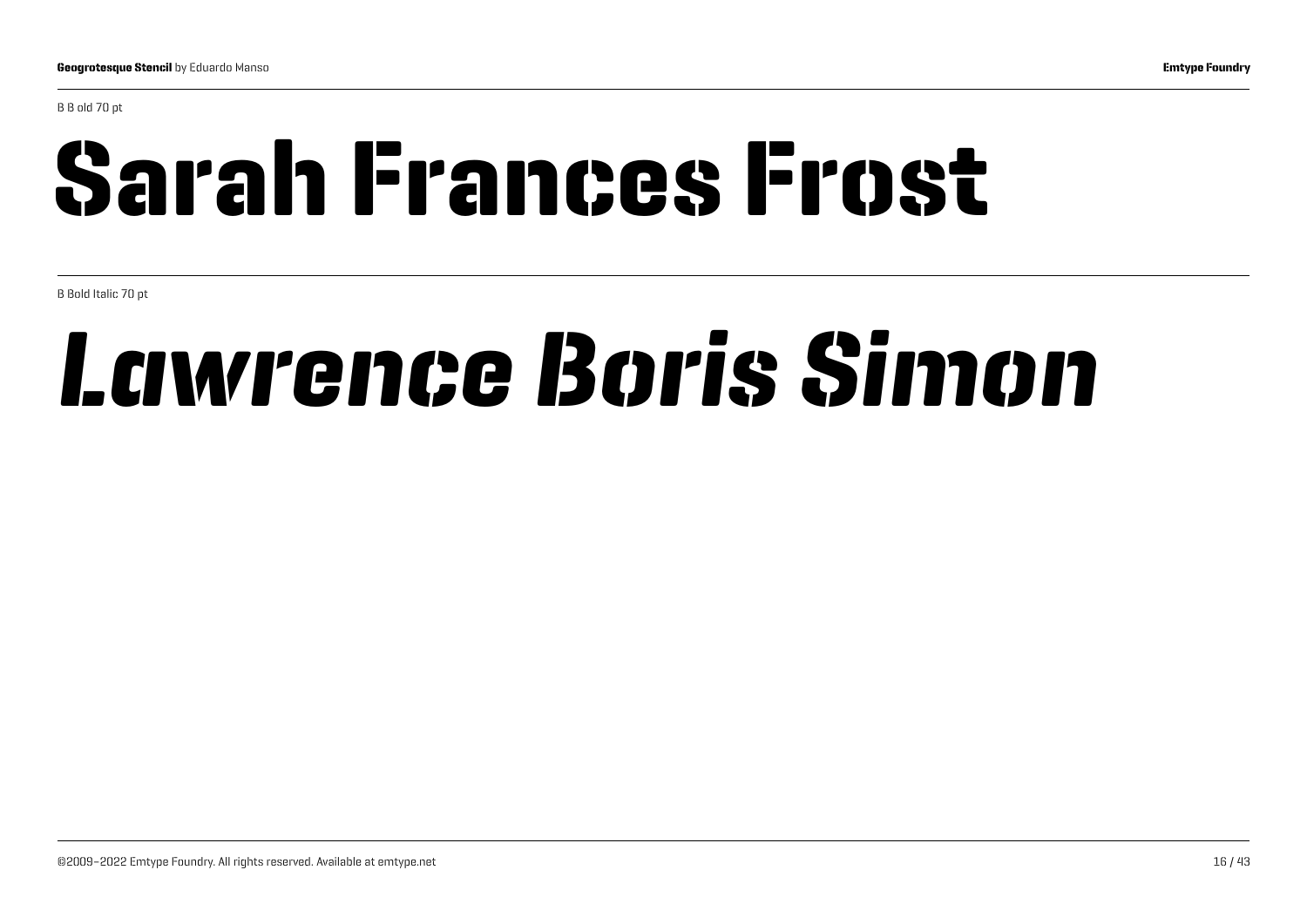A Thin 150 pt

# Frameworks

B 90 pt

# Phoebe Ann Moses

C 48 pt

## THEY CONFIRMS \$50M IN RE Best compact camera you can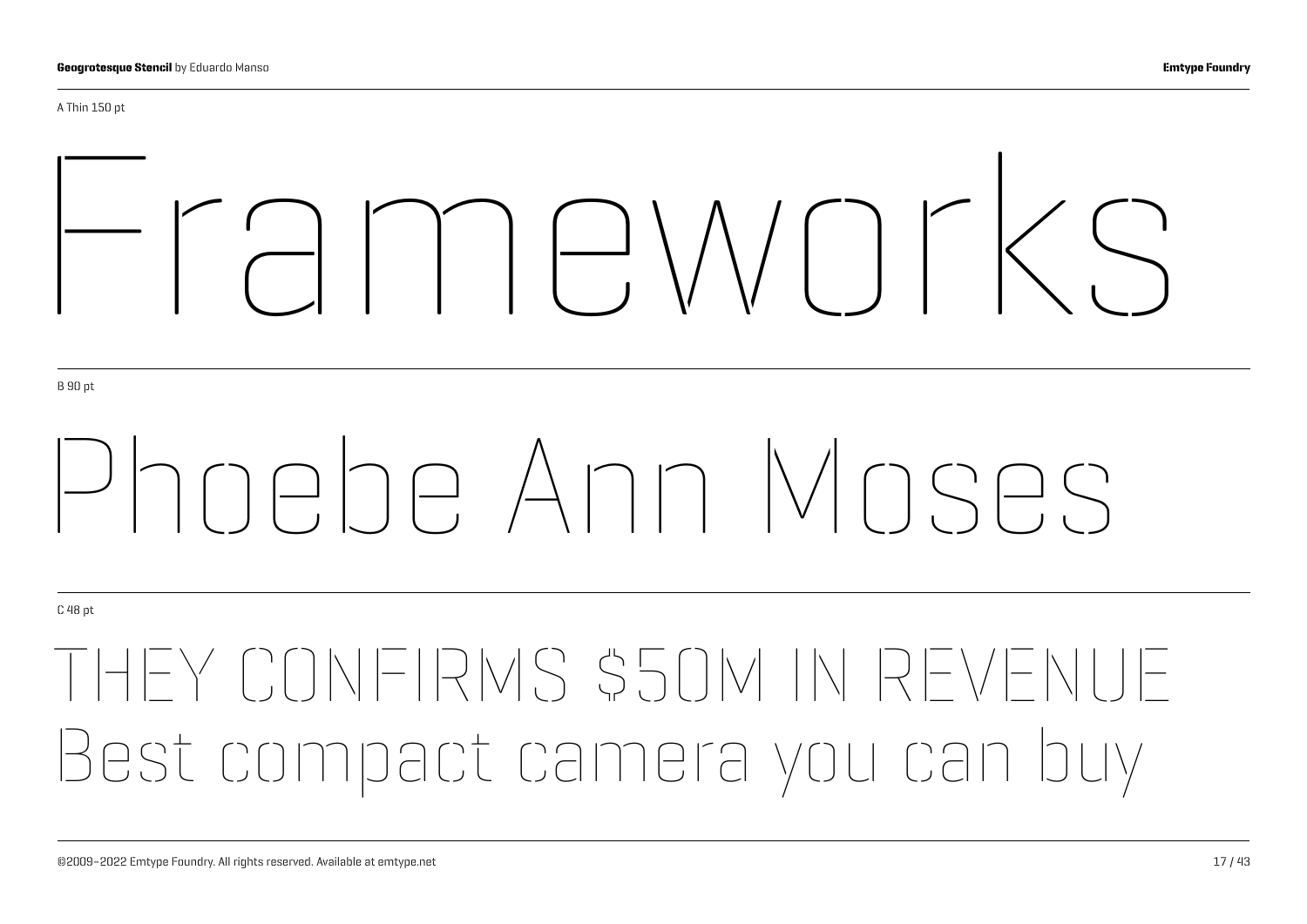A Thin Italic 150 pt

# *Accountant*

B 90 pt

# *Lewis Delaney Offield*

C 48 pt

## *PROGRESS DETAILED IN NEW PHOTO Starship prototype construction 2024*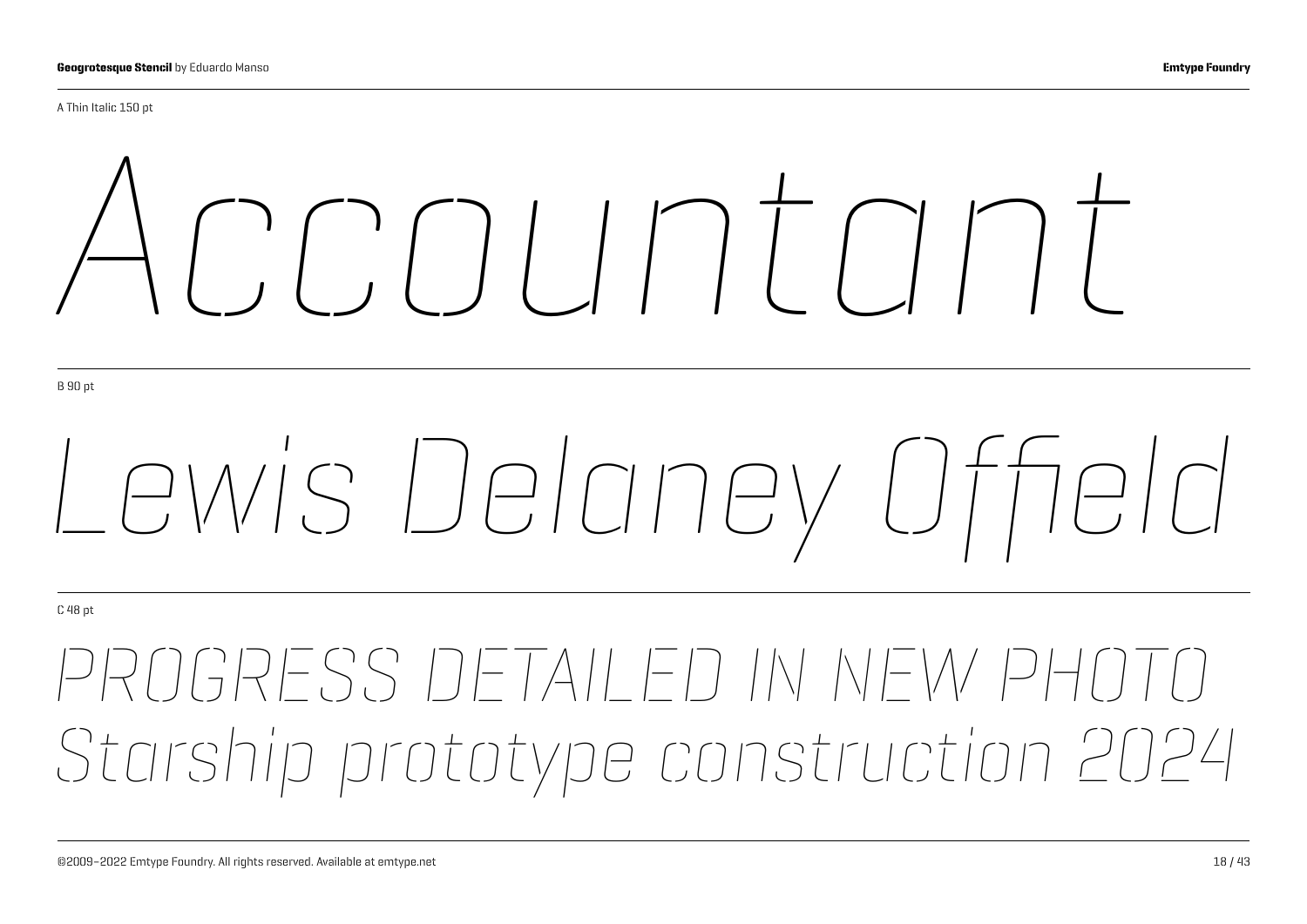A UltraLight 150 pt

# Sunscreens

B 90 pt

# Orianthi Panagaris

C 48 pt

## NEW LOSSLESS AUDIO STREAMING Focus on entertainment and media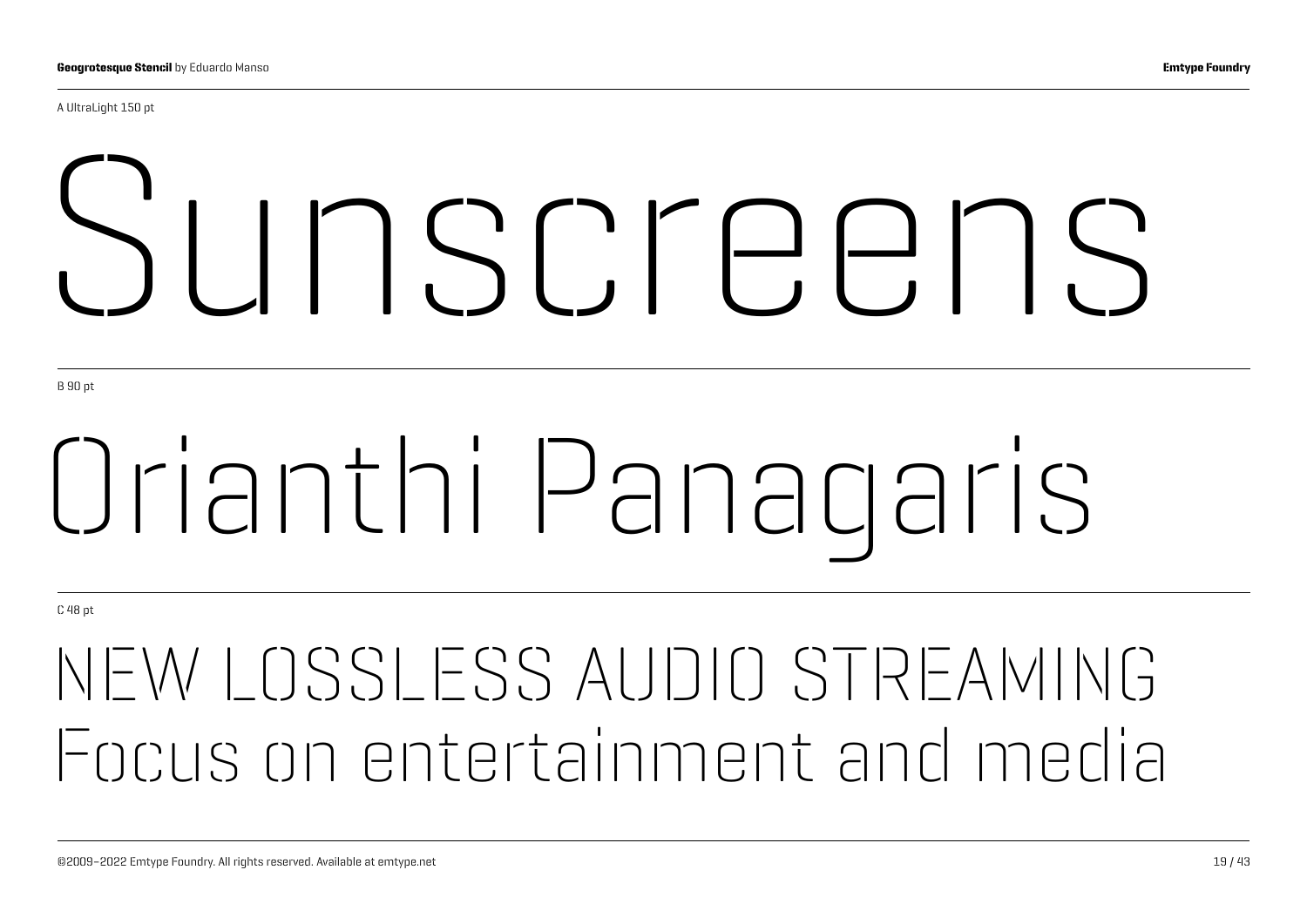#### A UltraLight 45 pt

### Urban art scene in Texas Historic space called R1

THE FREE SOFTWARE FOUNDATION Computer scientists 2022 congress Learn from three enterprise experts

#### C 20 pt

Hatiora is a small genus of epiphytic cacti which belongs to the tribe Rhipsalideae within the subfamily Cactoideae of the Cactaceae. Recent taxonomic studies have led to the three species.

#### 12 pt

Stencilling produces an image or pattern by applying pigment to a surface over an intermediate object with designed gaps in it which create the pattern or image by only allowing the pigment to reach some parts of the surface. The stencil is both the resulting image or pattern and the intermediate object.

10 pt

Stencilling produces an image or pattern by applying pigment to a surface over an intermediate object with designed gaps in it which create the pattern or image by only allowing the pigment to reach some parts of the surface. The stencil is both the resulting image or pattern and the intermediate object; the context in which stencil is used makes clear which meaning is intended. In practice, the object stencil is usually a thin sheet of material, such as paper, plastic, wood or metal, with letters or a design cut from it.

#### 8 pt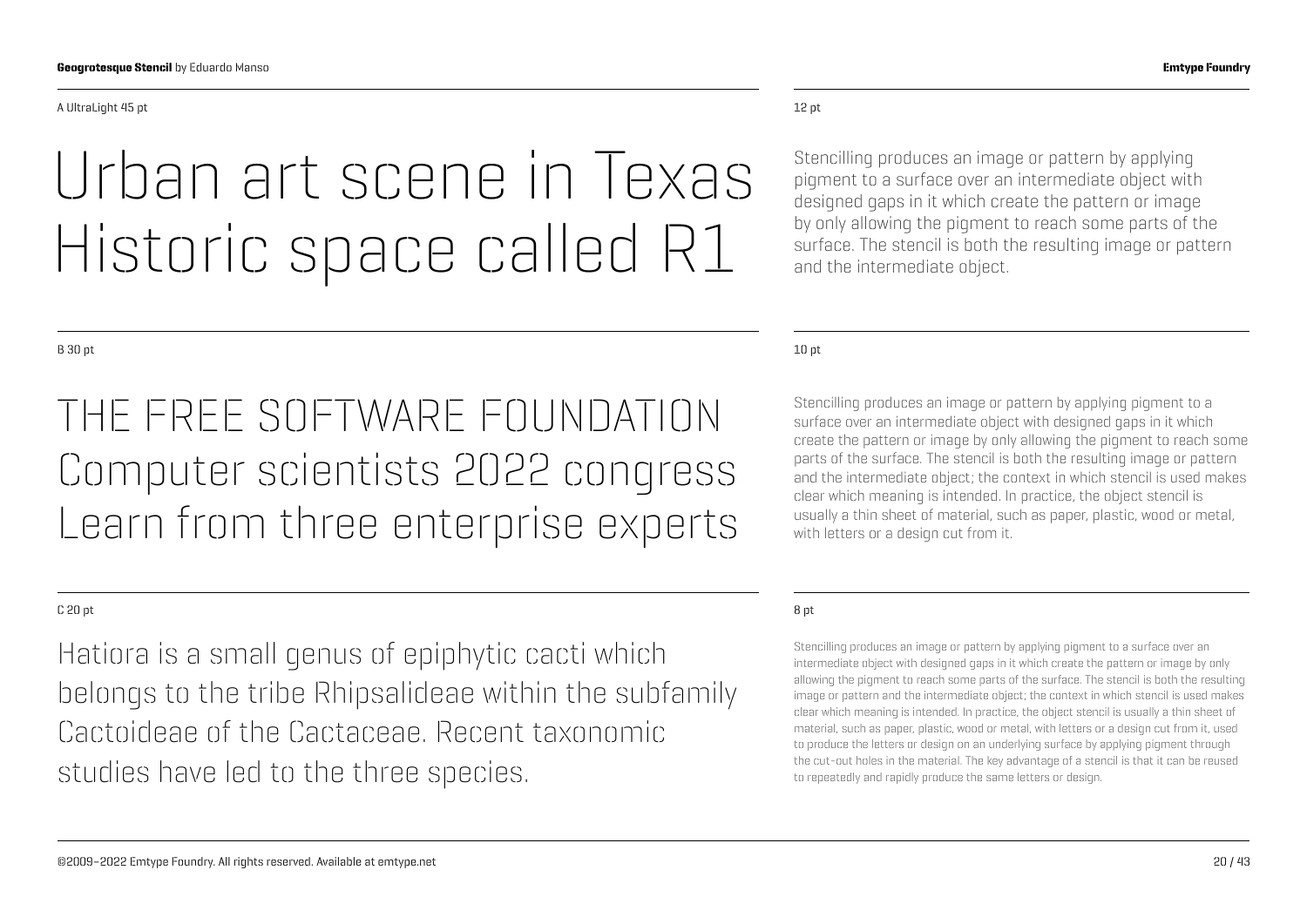A UltraLight Italic 150 pt

# *Matchboxes*

B 90 pt

# *Jessica Nora Kresa*

C 48 pt

## *PLACE FOR THE GAMING GENERATION Test your credentials for job hunting*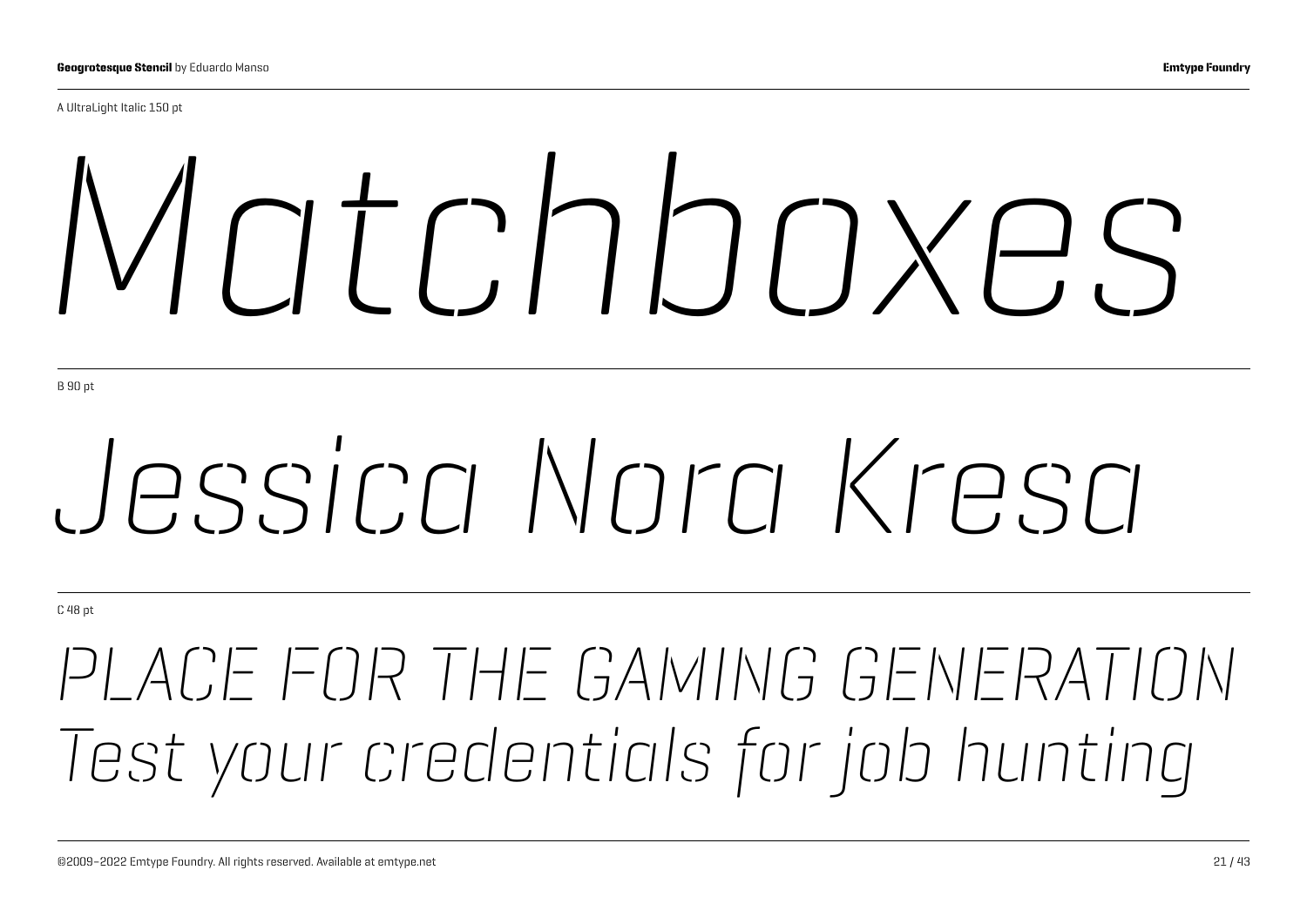#### A UltraLight Italic 45 pt

## *Near December 27, 1978 Was player of the Month*

#### B 30 pt

*RECORD 20 GRAND SLAM TITLES To go public by the end of the year Venture firm founded five years ago*

#### C 20 pt

*Bush Court is a large tower block built as part of a public housing project in the 1970s in Shepherds Bush, London. It is located on the south side of Shepherds Bush Green and falls just outside.*

#### 12 pt

*Stencilling produces an image or pattern by applying pigment to a surface over an intermediate object with designed gaps in it which create the pattern or image by only allowing the pigment to reach some parts of the surface. The stencil is both the resulting image or pattern and the intermediate object.*

#### 10 pt

*Stencilling produces an image or pattern by applying pigment to a surface over an intermediate object with designed gaps in it which create the pattern or image by only allowing the pigment to reach some parts of the surface. The stencil is both the resulting image or pattern and the intermediate object; the context in which stencil is used makes clear which meaning is intended. In practice, the object stencil is usually a thin sheet of material, such as paper, plastic, wood or metal, with letters or a design cut from it.*

#### 8 pt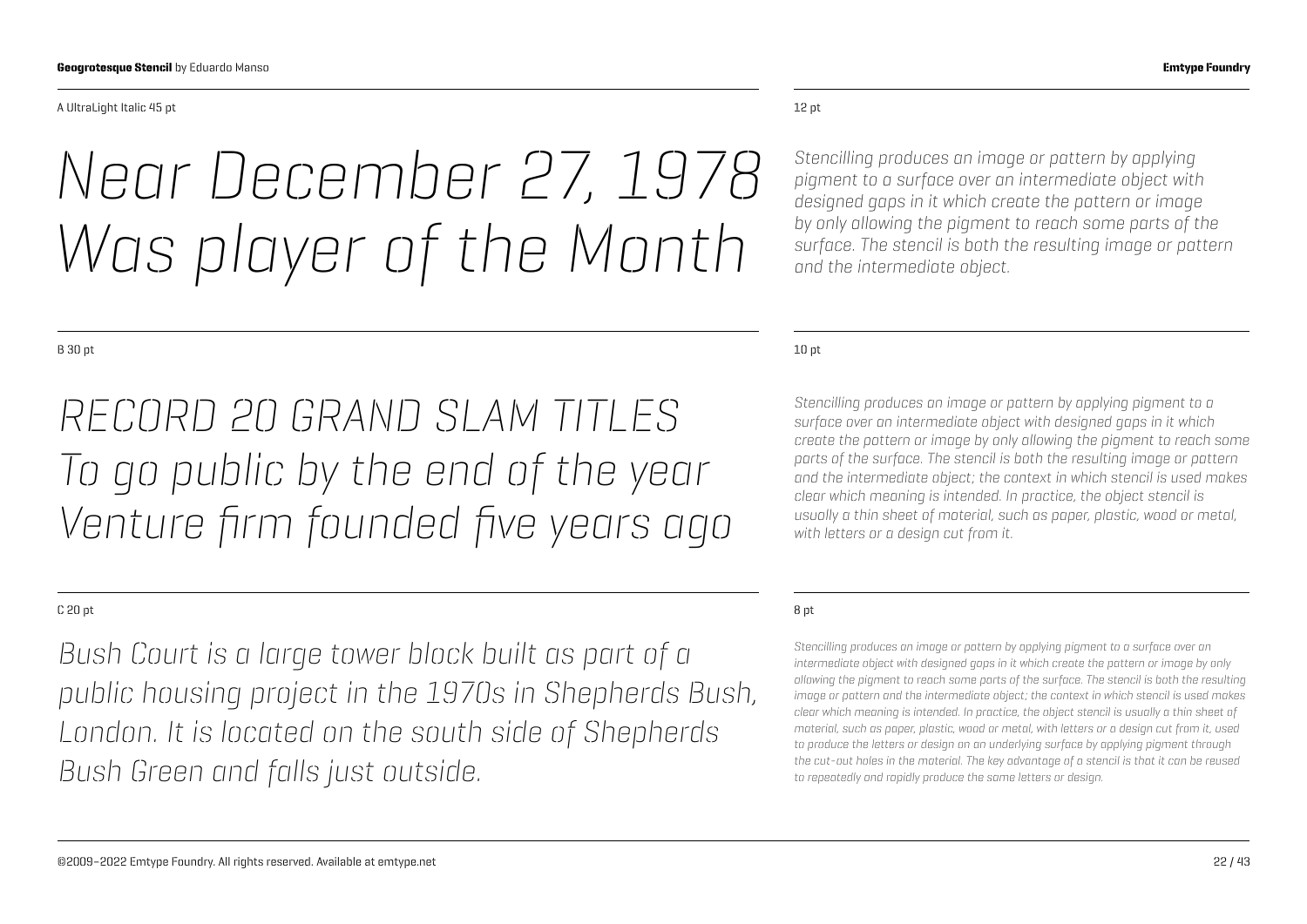A Light 150 pt

# Greenroom

B 90 pt

# John Arthur Page

C 48 pt

## A DIGITAL CONTRACTING PLATFORM \$268M series on 2.768B valuations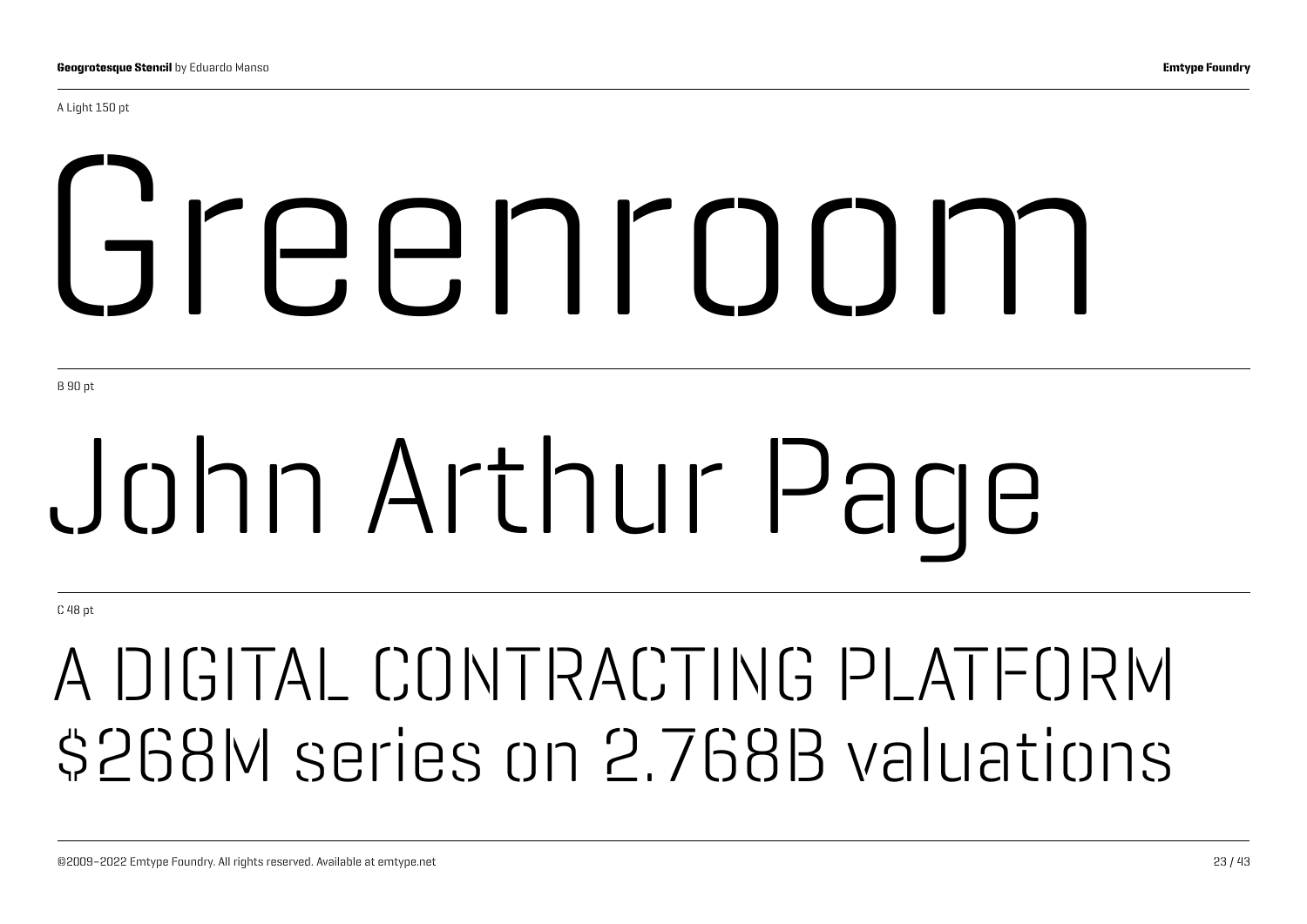#### A Light 45 pt

### Good quarterly reports 9:04 pm CEST – May 16

#### B 30 pt

### HER ACTING ROLE IN A NEW MOVIE Real estate property management Sell his share of the club to owners

#### C 20 pt

Reptilia is a Japanese horror manga written and illustrated by Kazuo Umezu. The manga, titled Hebi shōjo, Snake Girl in the original Japanese, is a series of three stories involving a shapeshifting snake.

#### 12 pt

Stencilling produces an image or pattern by applying pigment to a surface over an intermediate object with designed gaps in it which create the pattern or image by only allowing the pigment to reach some parts of the surface. The stencil is both the resulting image or pattern and the intermediate object.

10 pt

Stencilling produces an image or pattern by applying pigment to a surface over an intermediate object with designed gaps in it which create the pattern or image by only allowing the pigment to reach some parts of the surface. The stencil is both the resulting image or pattern and the intermediate object; the context in which stencil is used makes clear which meaning is intended. In practice, the object stencil is usually a thin sheet of material, such as paper, plastic, wood or metal, with letters or a design cut from it.

#### 8 pt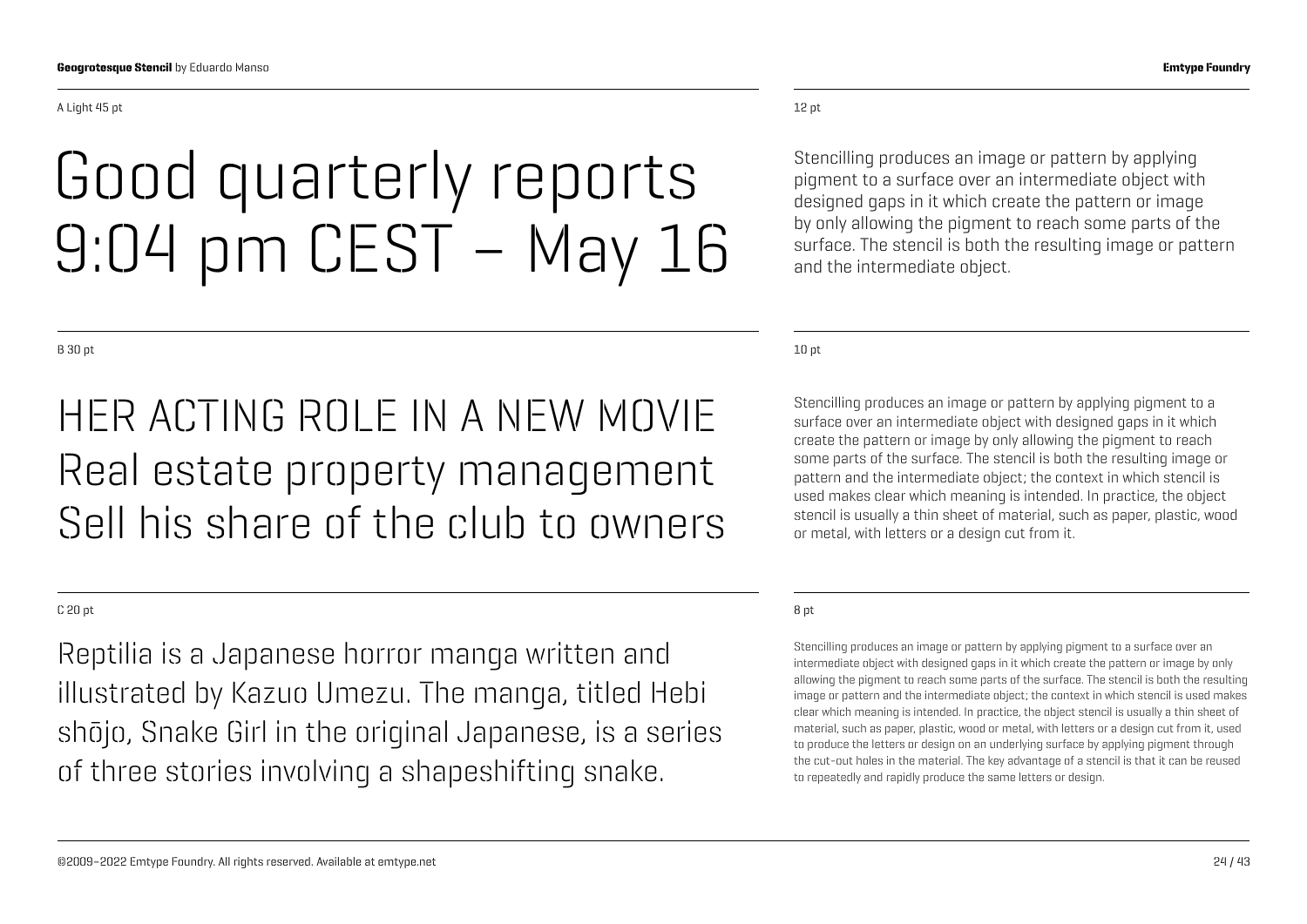A Light Italic 150 pt

# *Homework*

B 90 pt

# *Krista Valle Sullivan*

C 48 pt

## *FEATURE RACE WITH INSTAGRAM €25 million to precision glass maker*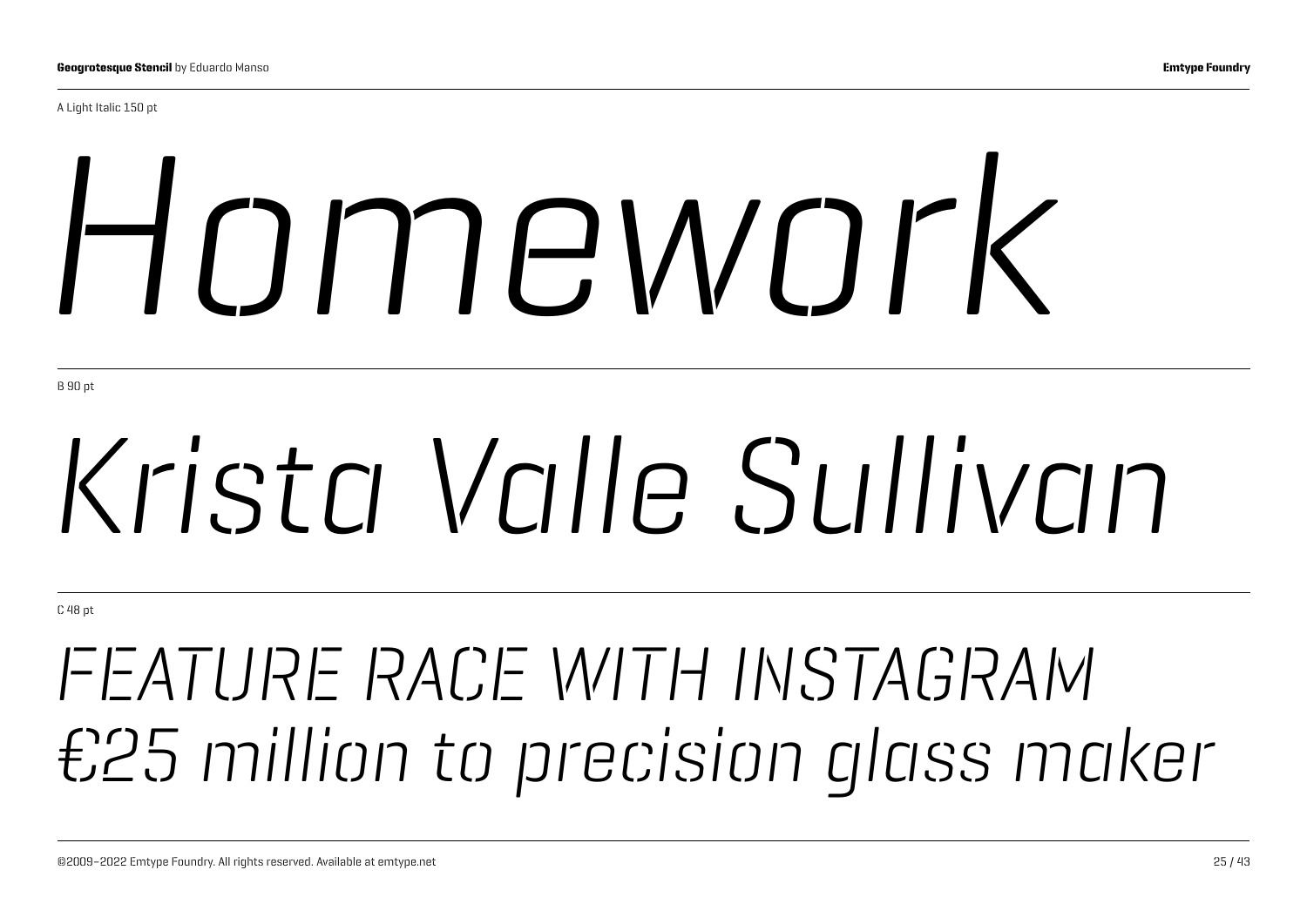#### A Light Italic 45 pt

### *Down to the basements Surpassed 6,200 riders*

B 30 pt

### *NEW WATCH SERIES 50 REVIEWS A house shaker and a road warrior They are a huge missed opportunity*

#### C 20 pt

*The Parliamentary Review is a series of British publications which aims to share best practice amongst policymakers and business leaders. It is a pay to publish journal with organisations.*

*Stencilling produces an image or pattern by applying pigment to a surface over an intermediate object with designed gaps in it which create the pattern or image by only allowing the pigment to reach some parts of the surface. The stencil is both the resulting image or pattern and the intermediate object.*

10 pt

*Stencilling produces an image or pattern by applying pigment to a surface over an intermediate object with designed gaps in it which create the pattern or image by only allowing the pigment to reach some parts of the surface. The stencil is both the resulting image or pattern and the intermediate object; the context in which stencil is used makes clear which meaning is intended. In practice, the object stencil is usually a thin sheet of material, such as paper, plastic, wood or metal, with letters or a design cut from it.*

#### 8 pt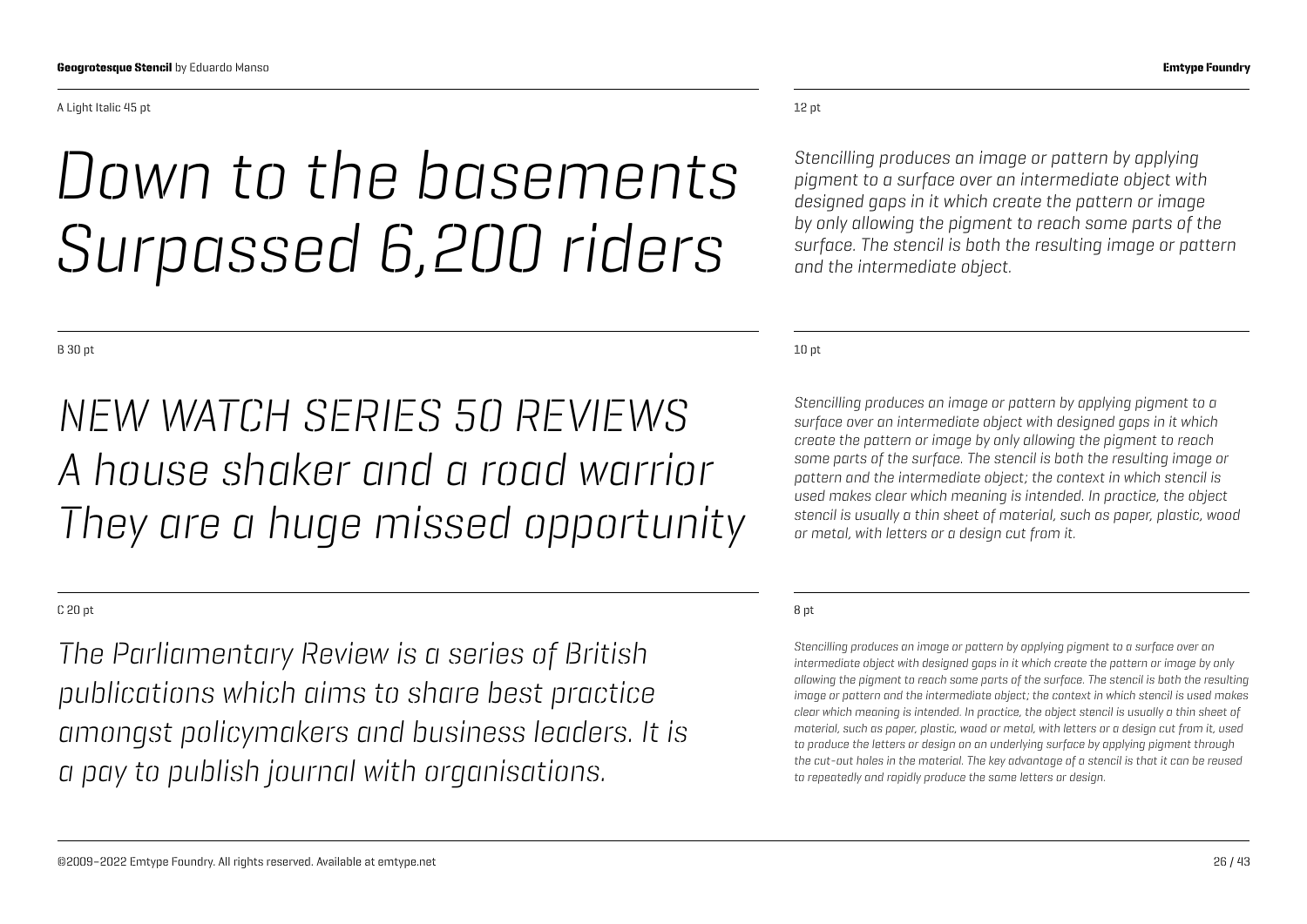A Regular 150 pt

# Concordant

B 90 pt

# Jerome Solon Felder

C 48 pt

## NEW EDGE DATA STORAGE COMPANY Change bank for emerging markets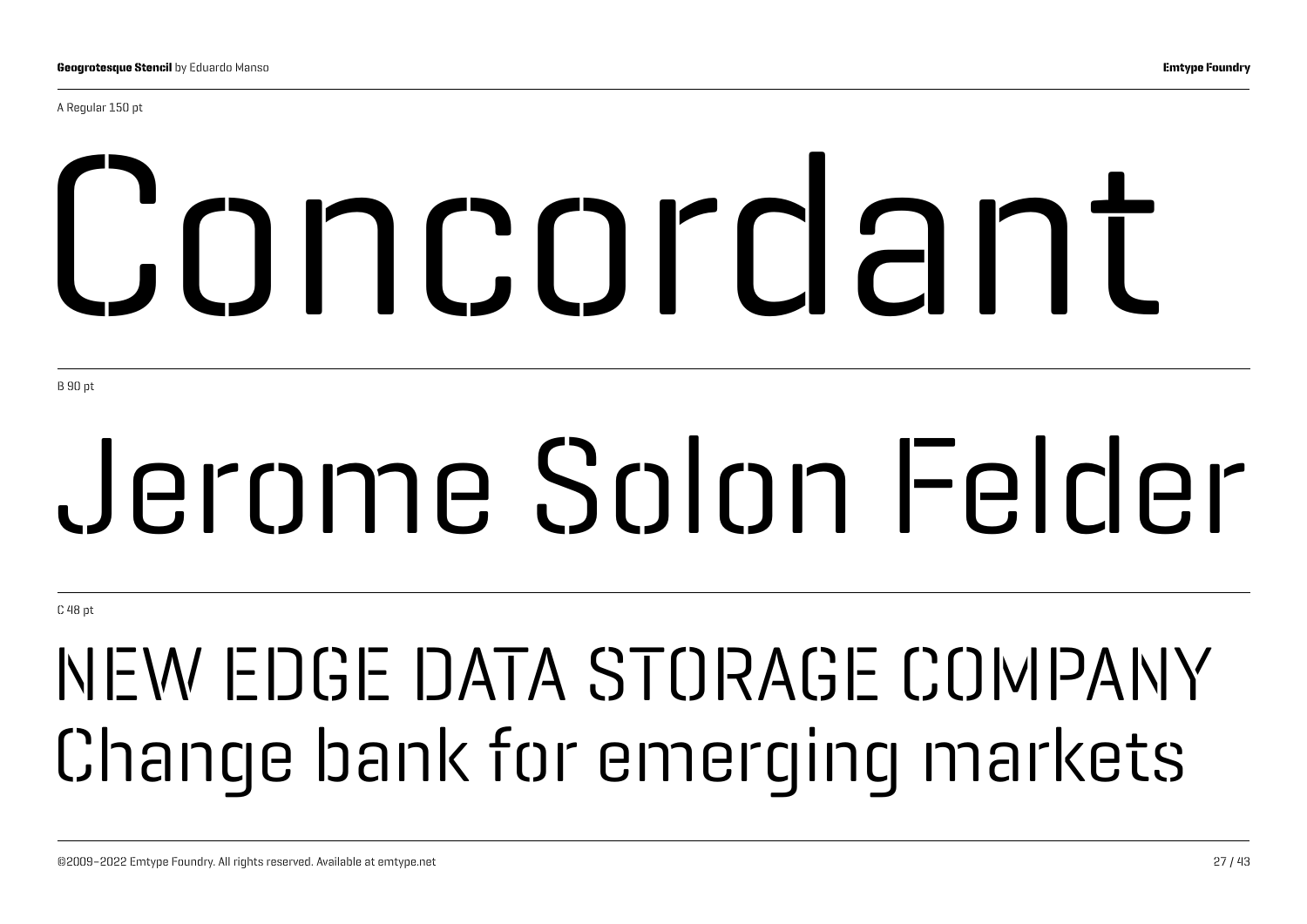A Regular 45 pt

## Should be more brilliant A ¥350 screen upgrade

B 30 pt

### THE MOST LEAKED PHONES EVER For teams who need quarterbacks She confess during a radio interview

#### C 20 pt

Fourierism is the systematic set of economic, political, and social beliefs first espoused by French intellectual Charles Fourier 1772–1837. Based upon a belief in the inevitability of communal associations of people.

#### 12 pt

Stencilling produces an image or pattern by applying pigment to a surface over an intermediate object with designed gaps in it which create the pattern or image by only allowing the pigment to reach some parts of the surface. The stencil is both the resulting image or pattern and the intermediate object.

10 pt

Stencilling produces an image or pattern by applying pigment to a surface over an intermediate object with designed gaps in it which create the pattern or image by only allowing the pigment to reach some parts of the surface. The stencil is both the resulting image or pattern and the intermediate object; the context in which stencil is used makes clear which meaning is intended. In practice, the object stencil is usually a thin sheet of material, such as paper, plastic, wood or metal, with letters or a design cut from it.

#### 8 pt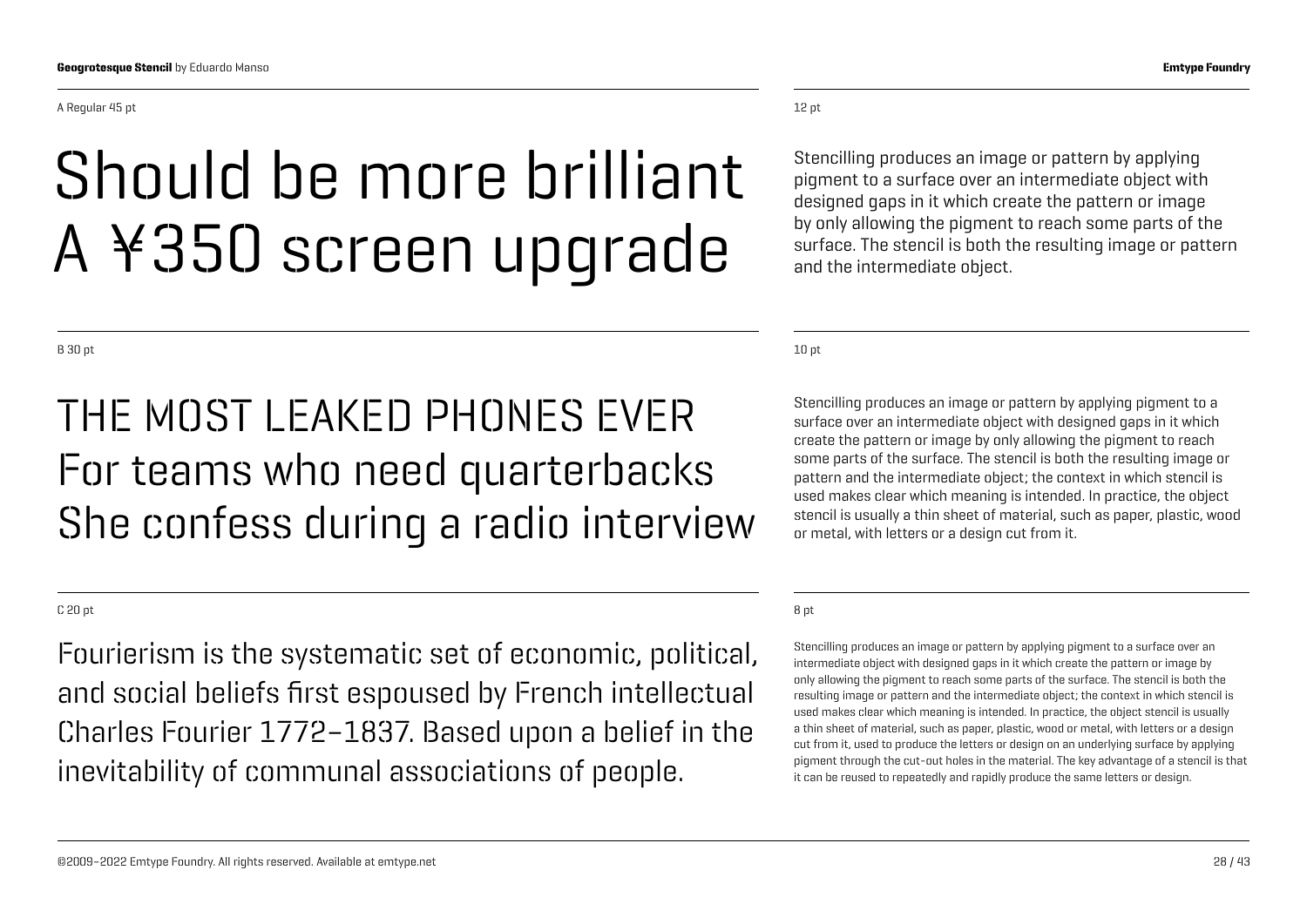A Regular Italic 150 pt

# *Pawnbroker*

B 90 pt

# *Lillie Marie Peiser*

C 48 pt

## *QUICK REAPPEARANCE AT NEWBURY Disappointing Six Nations campaign*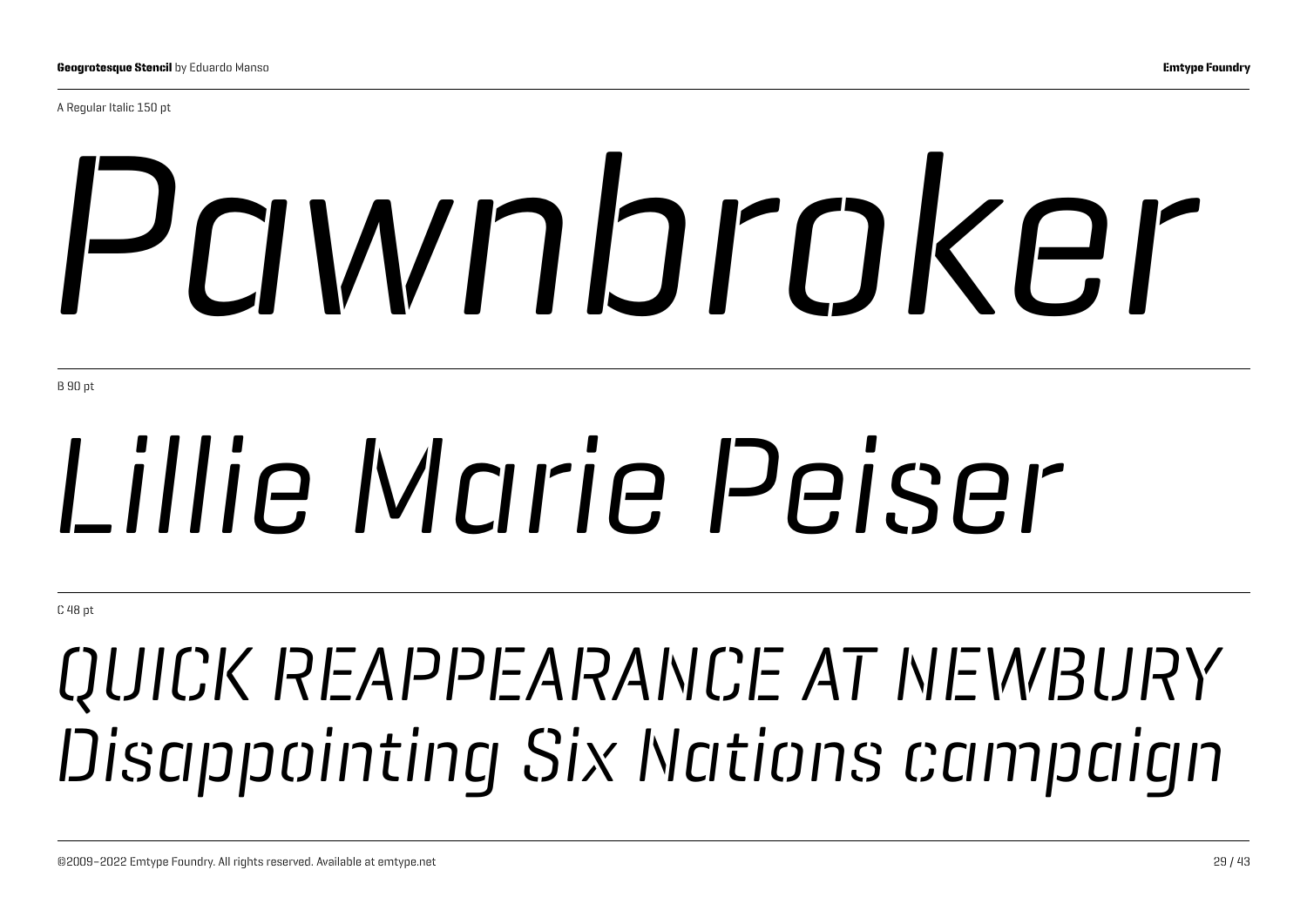#### A Regular Italic 45 pt

### *Big software event 2022 Russian F1 Grand Prix*

12 pt

*Stencilling produces an image or pattern by applying pigment to a surface over an intermediate object with designed gaps in it which create the pattern or image by only allowing the pigment to reach some parts of the surface. The stencil is both the resulting image or pattern and the intermediate object.*

10 pt

*Stencilling produces an image or pattern by applying pigment to a surface over an intermediate object with designed gaps in it which create the pattern or image by only allowing the pigment to reach some parts of the surface. The stencil is both the resulting image or pattern and the intermediate object; the context in which stencil is used makes clear which meaning is intended. In practice, the object stencil is usually a thin sheet of material, such as paper, plastic, wood or metal, with letters or a design cut from it.*

#### 8 pt

*Stencilling produces an image or pattern by applying pigment to a surface over an intermediate object with designed gaps in it which create the pattern or image by only allowing the pigment to reach some parts of the surface. The stencil is both the resulting image or pattern and the intermediate object; the context in which stencil is used makes clear which meaning is intended. In practice, the object stencil is usually a thin sheet of material, such as paper, plastic, wood or metal, with letters or a design cut from it, used to produce the letters or design on an underlying surface by applying pigment through the cut-out holes in the material. The key advantage of a stencil is that it can be reused to repeatedly and rapidly produce the same letters or design.*

B 30 pt

### *ROBOT IS LEAVING THE LABORATORY Reached out to several NFL teams Launches with subscription option*

#### C 20 pt

*Meerkat Manor is a British television programme produced by Oxford Scientific Films for Animal Planet International that premiered in September 2005 and ran for four series until its cancellation in August.*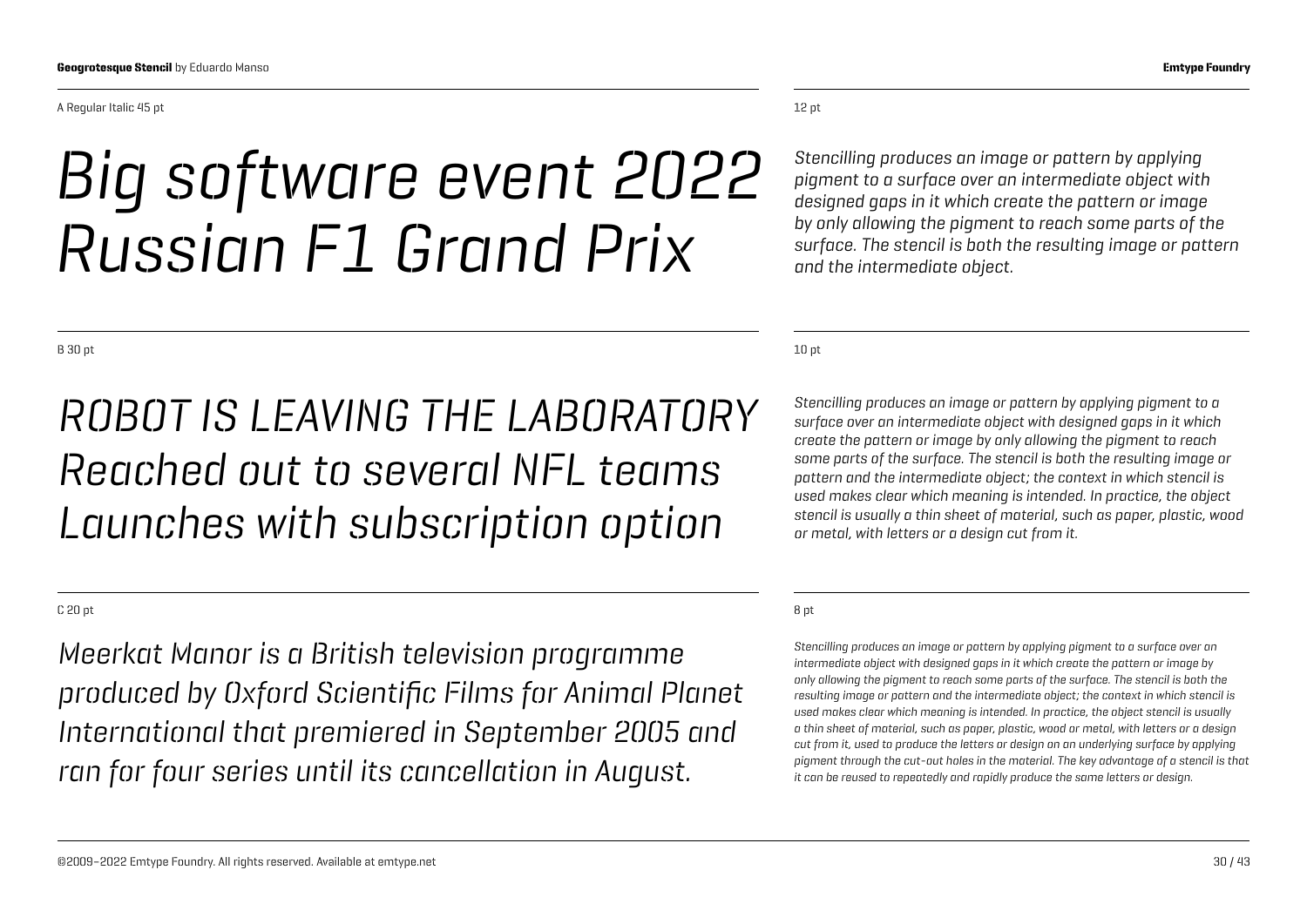A Medium 150 pt

# Horehounds

B 90 pt

# Bernadette Lazzara

C 48 pt

## WBO SUPER-LIGHTWEIGHT FIGHTS He hopes to compete at Tokyo 2020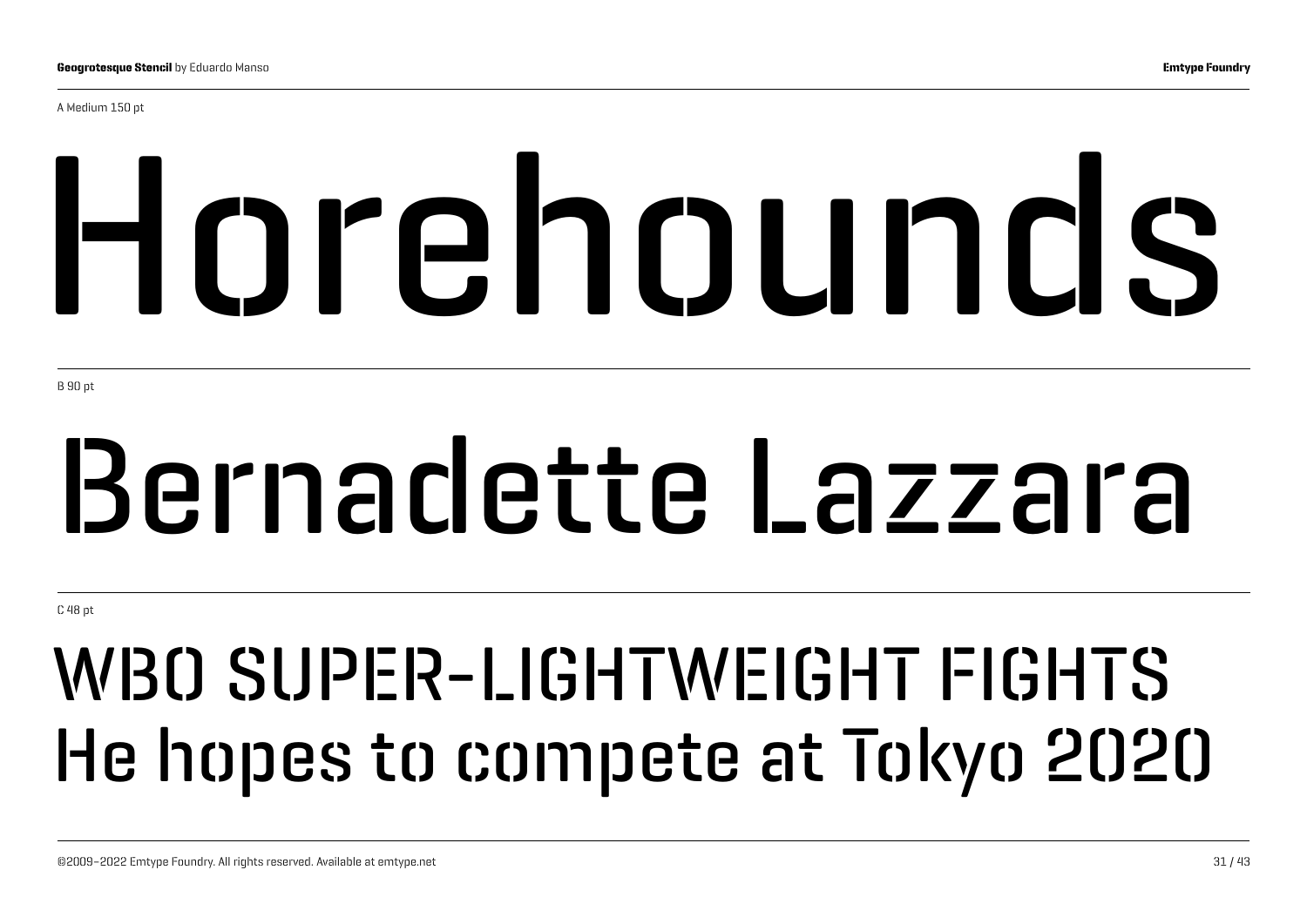A Medium 45 pt

### During the first 3 hours New voice assistants

B 30 pt

### SPORT GAME STREAMING PREVIEW Latest scores from the final round It wraps around the entire phone

#### C 20 pt

Earl of Swinton is a title in the Peerage of the United Kingdom. It was created in 1955 for 1st Viscount Swinton. He had already been created Viscount Swinton, of Masham in the County of York.

©2009–2022 Emtype Foundry. All rights reserved. Available at emtype.net 32 / 43

#### 12 pt

Stencilling produces an image or pattern by applying pigment to a surface over an intermediate object with designed gaps in it which create the pattern or image by only allowing the pigment to reach some parts of the surface. The stencil is both the resulting image or pattern and the intermediate object.

10 pt

Stencilling produces an image or pattern by applying pigment to a surface over an intermediate object with designed gaps in it which create the pattern or image by only allowing the pigment to reach some parts of the surface. The stencil is both the resulting image or pattern and the intermediate object; the context in which stencil is used makes clear which meaning is intended. In practice, the object stencil is usually a thin sheet of material, such as paper, plastic, wood or metal, with letters or a design cut from it.

#### 8 pt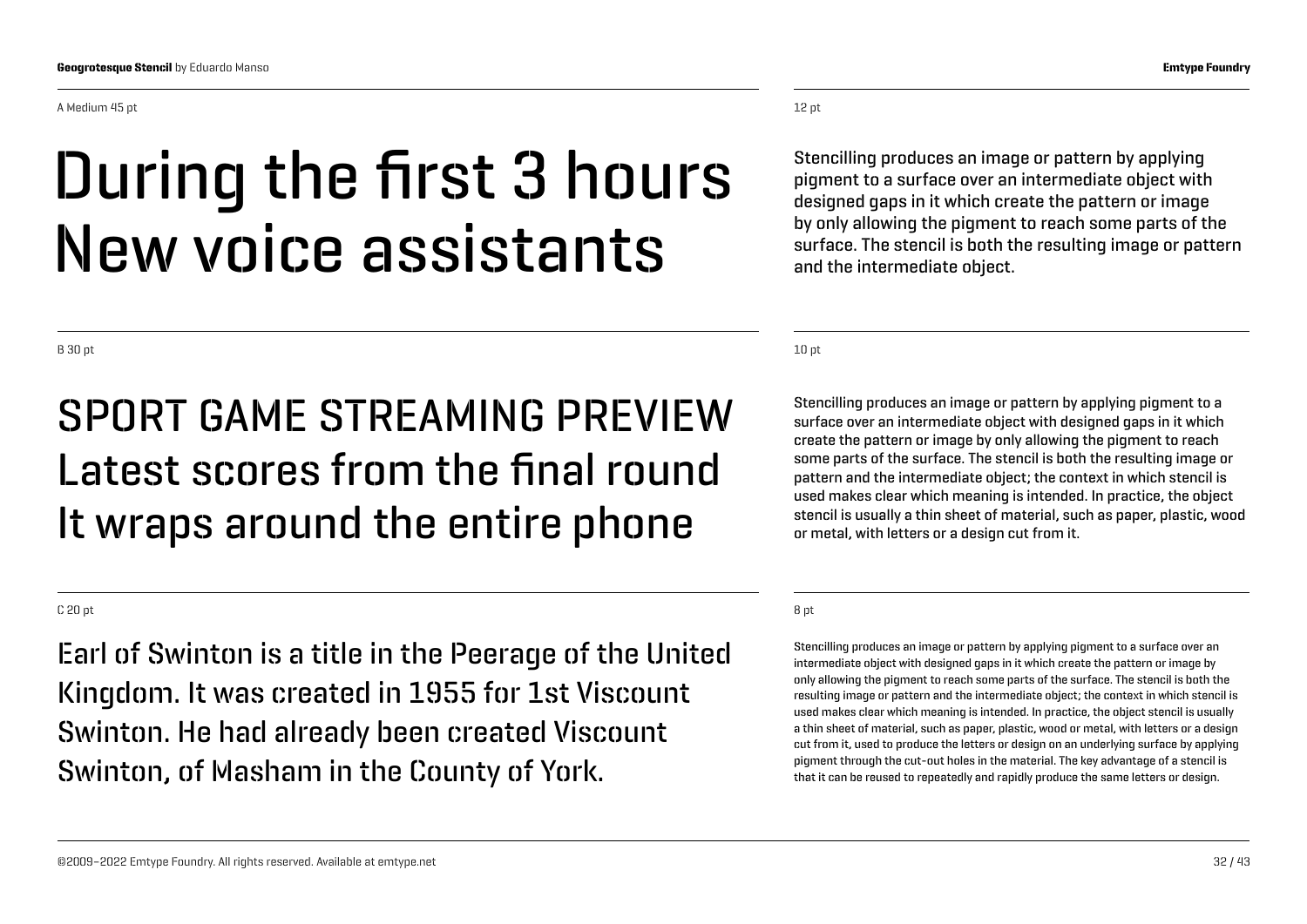A Medium Italic 150 pt

# *Metabolites*

B 90 pt

# *Andrew Robert Okun*

C 48 pt

## *FORMER GOLDEN STATE MANAGERS Dream of winning the first individual*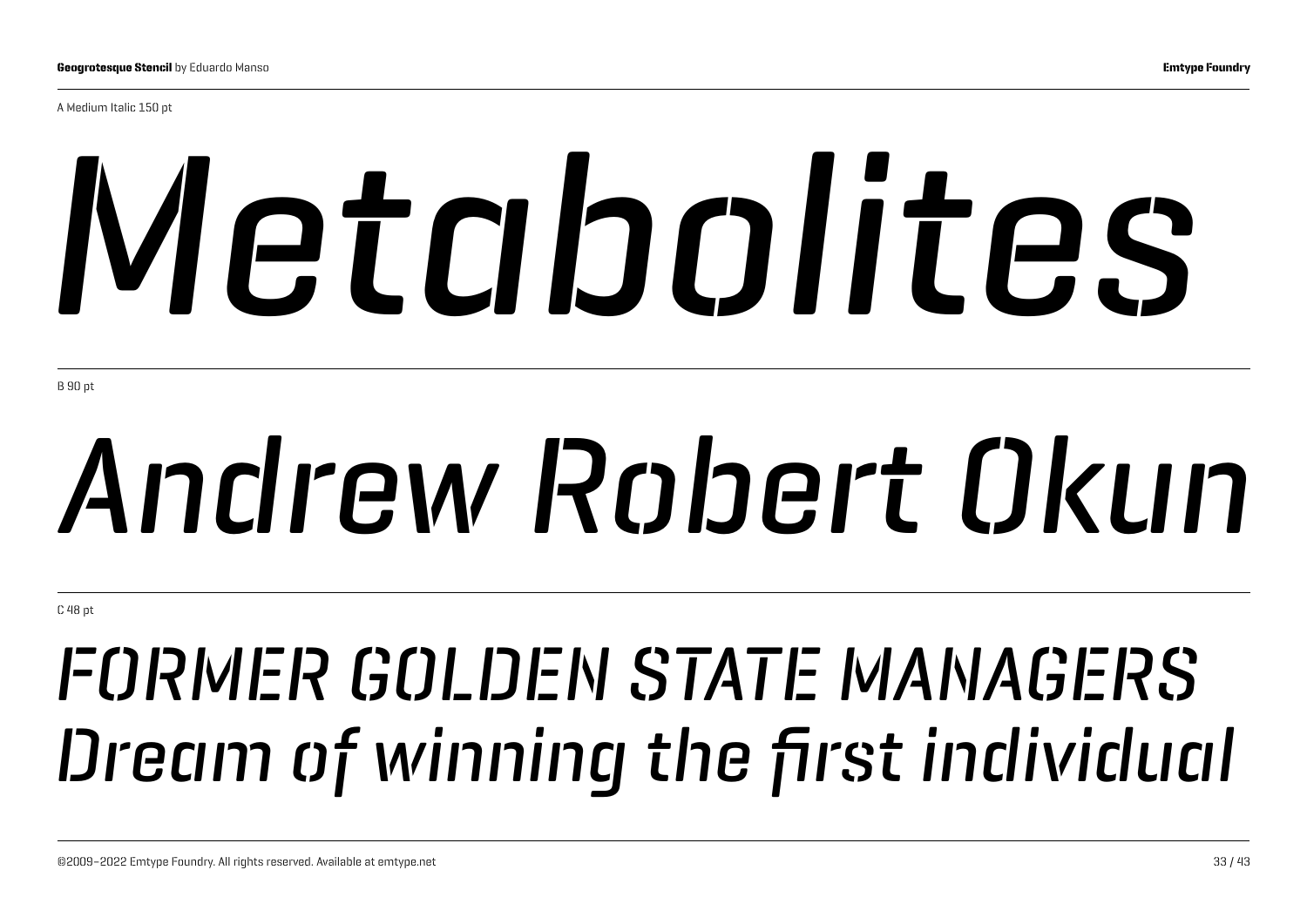A Medium Italic 45 pt

## *Original Jurassic Park First decades of 1500s*

B 30 pt

### *TRANSLUCENT POD CONTROLLER Minutes to promising youngsters World Cup rivals Wales on Sunday*

C 20 pt

*Narrator is a screen reader in Microsoft Windows. Developed by Professor Paul Blenkhorn in 2000, the utility made the Windows operating system more accessible for blind and visually impaired users.*

12 pt

*Stencilling produces an image or pattern by applying pigment to a surface over an intermediate object with designed gaps in it which create the pattern or image by only allowing the pigment to reach some parts of the surface. The stencil is both the resulting image or pattern and the intermediate object.*

10 pt

*Stencilling produces an image or pattern by applying pigment to a surface over an intermediate object with designed gaps in it which create the pattern or image by only allowing the pigment to reach some parts of the surface. The stencil is both the resulting image or pattern and the intermediate object; the context in which stencil is used makes clear which meaning is intended. In practice, the object stencil is usually a thin sheet of material, such as paper, plastic, wood or metal, with letters or a design cut from it.*

#### 8 pt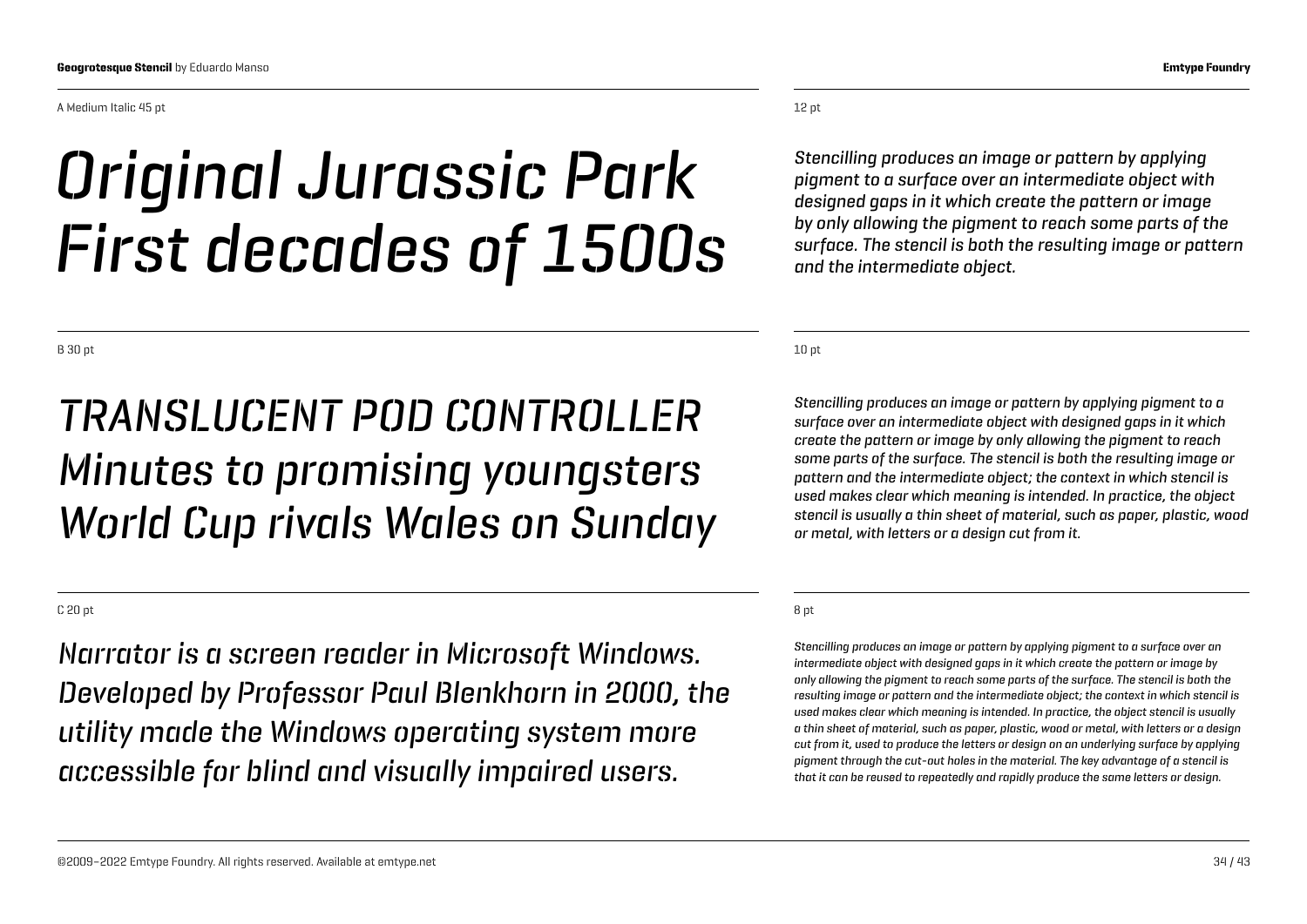A SemiBold 150 pt

# Activations

B 90 pt

# Betty Ann Isacson

C 48 pt

## LAST SELF DRIVING TRUCK STARTUP Is bringing data saver feature now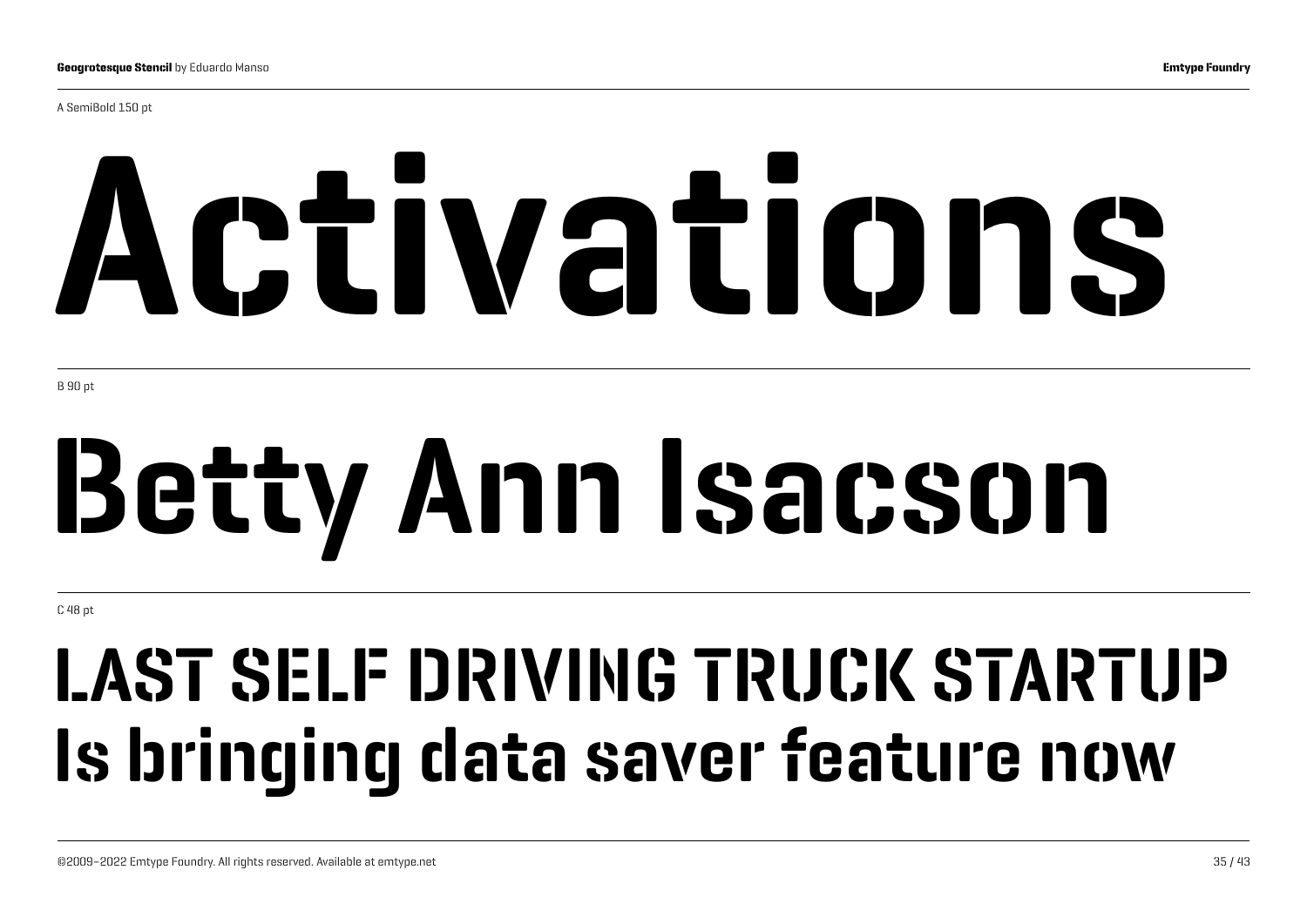#### A SemiBold 45 pt

## With virtual health care Launching in May 2024

B 30 pt

### RETURNING FROM INJURY TONIGHT Team USA won again the Ryder Cup Phones begin shipping tomorrow

#### C 20 pt

Ci Durian is a river in the Banten province of western Java, Indonesia. It rises in the mountains to the south and flows north to the Java Sea. The delta of the river, has long been used for rice paddies.

#### 12 pt

Stencilling produces an image or pattern by applying pigment to a surface over an intermediate object with designed gaps in it which create the pattern or image by only allowing the pigment to reach some parts of the surface. The stencil is both the resulting image or pattern and the intermediate object.

10 pt

Stencilling produces an image or pattern by applying pigment to a surface over an intermediate object with designed gaps in it which create the pattern or image by only allowing the pigment to reach some parts of the surface. The stencil is both the resulting image or pattern and the intermediate object; the context in which stencil is used makes clear which meaning is intended. In practice, the object stencil is usually a thin sheet of material, such as paper, plastic, wood or metal, with letters or a design cut from it.

#### 8 pt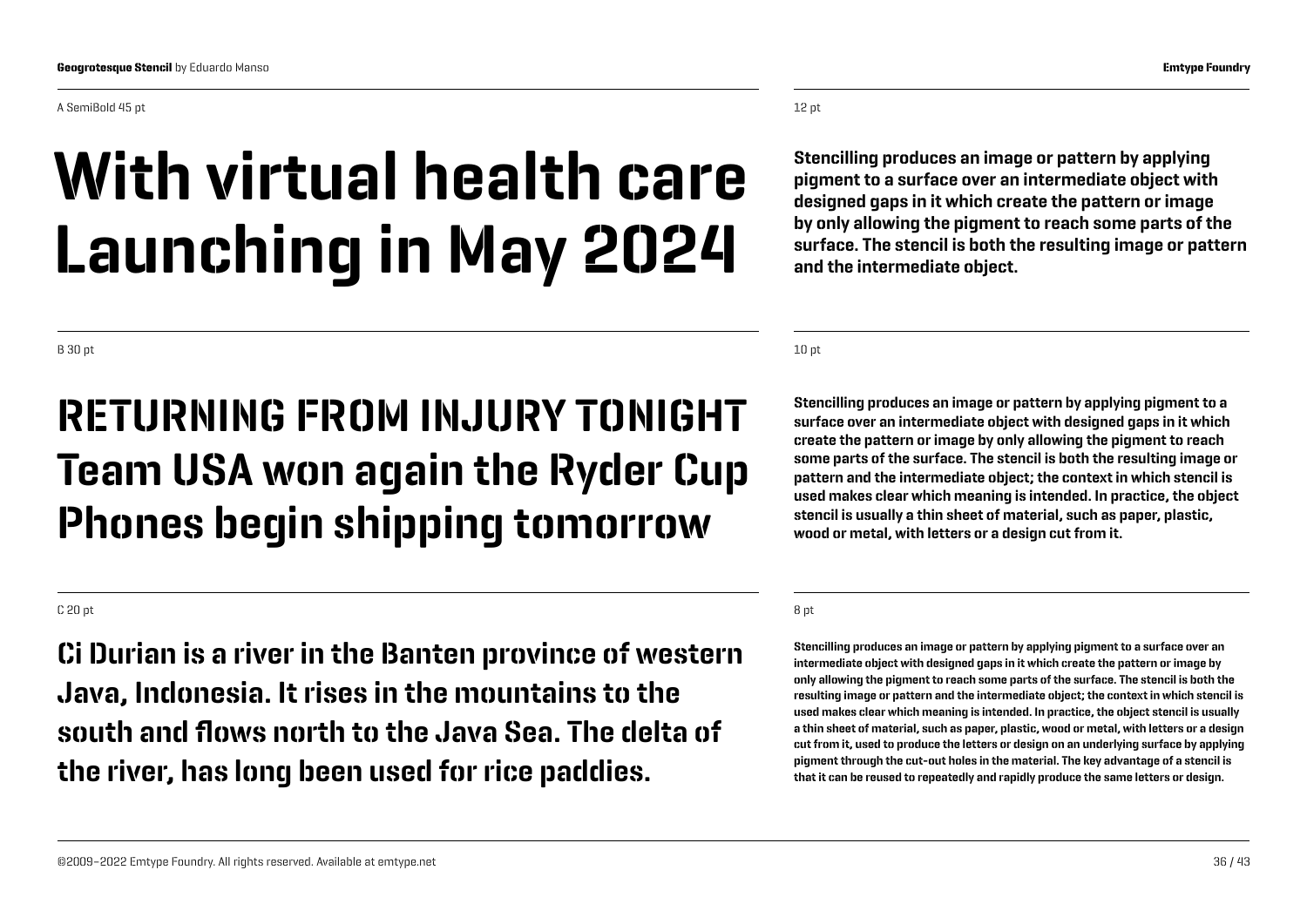A SemiBold Italic 150 pt

# *Resultative*

B 90 pt

# *Ingoushka Petrov*

C 48 pt

## *ULTIMATE RENTALS SEARCH ENGINE Has been traded to the Pittsburgh*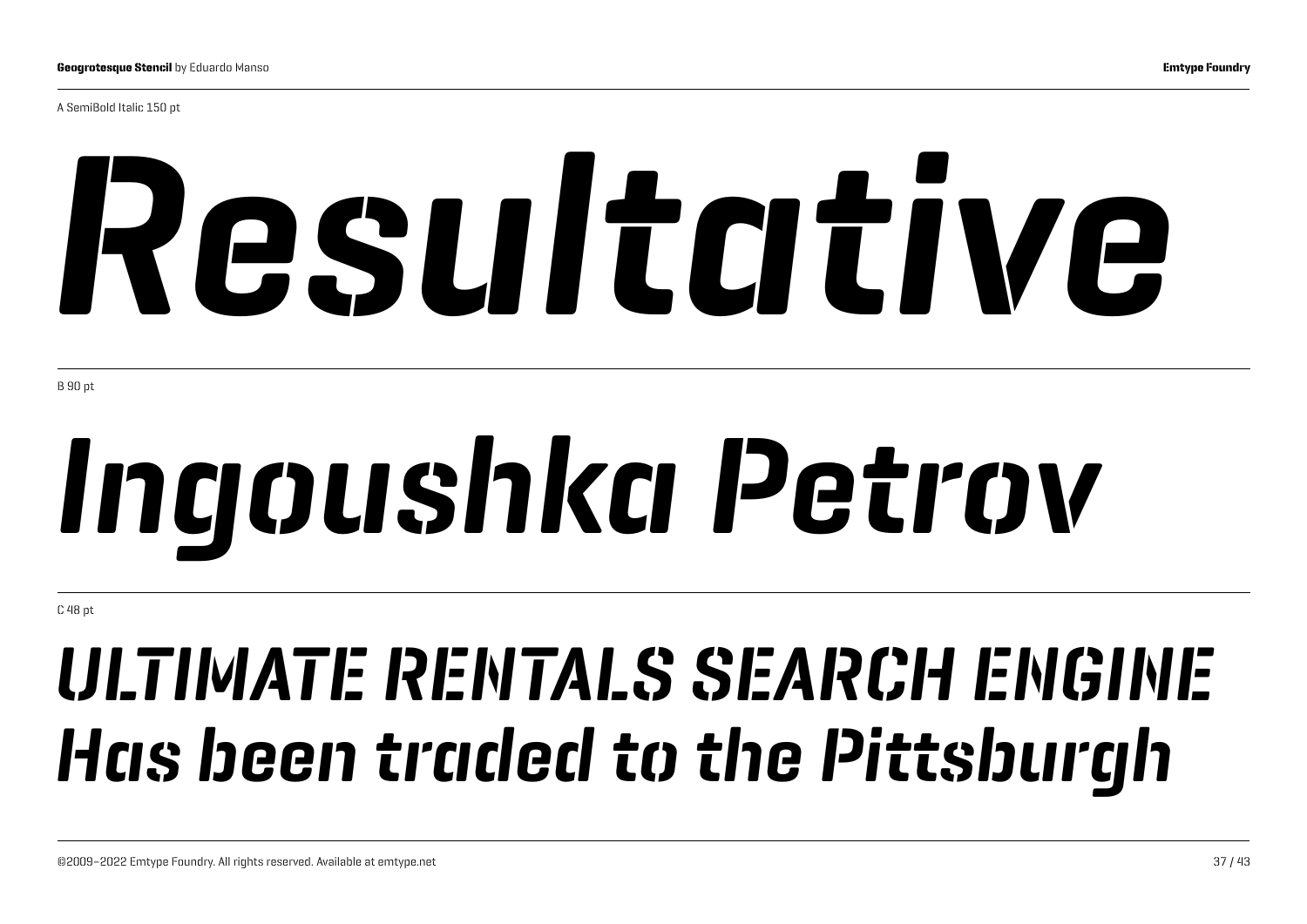#### A SemiBold Italic 45 pt

### *Stunning 30-27 victory And it brings dark mode*

B 30 pt

### *TEST MATCH APPEARANCE RECORD Optimized her album for stream Sending data without permission*

#### C 20 pt

*The Molnar Rocks are insular rocks lying 4 nautical miles, 7 km west of the middle of Lavoisier Island, in the Biscoe Islands of Antarctica. The rocks were mapped from air photos taken by the Falkland.*

#### 12 pt

*Stencilling produces an image or pattern by applying pigment to a surface over an intermediate object with designed gaps in it which create the pattern or image by only allowing the pigment to reach some parts of the surface. The stencil is both the resulting image or pattern and the intermediate object.*

10 pt

*Stencilling produces an image or pattern by applying pigment to a surface over an intermediate object with designed gaps in it which create the pattern or image by only allowing the pigment to reach some parts of the surface. The stencil is both the resulting image or pattern and the intermediate object; the context in which stencil is used makes clear which meaning is intended. In practice, the object stencil is usually a thin sheet of material, such as paper, plastic, wood or metal, with letters or a design cut from it.*

#### 8 pt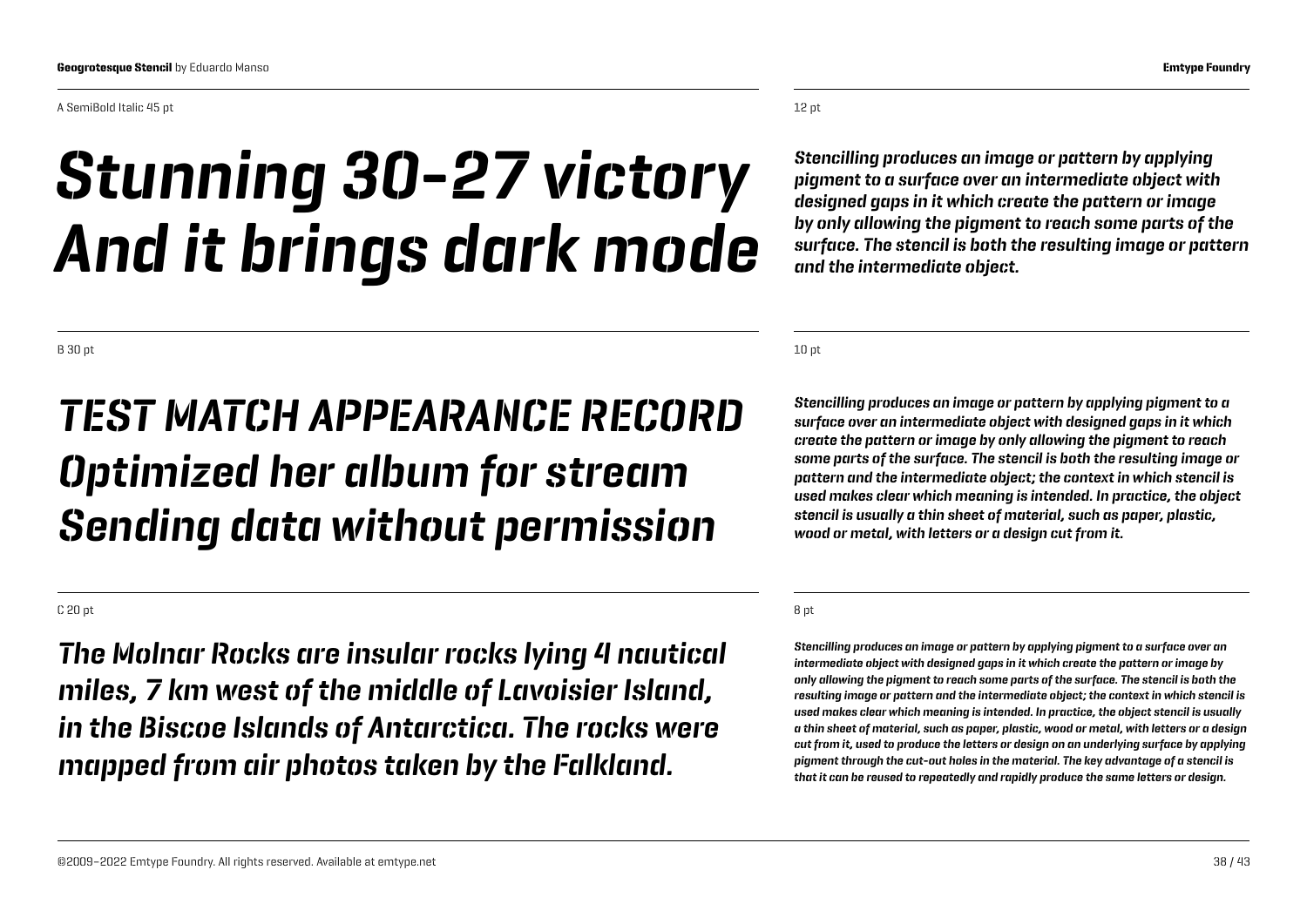A Bold 150 pt

# Coalmaster

B 90 pt

# Humbertus Knoch

C 48 pt

## FIRST TWO RUNNERS AT YARMOUTH The next step in his training career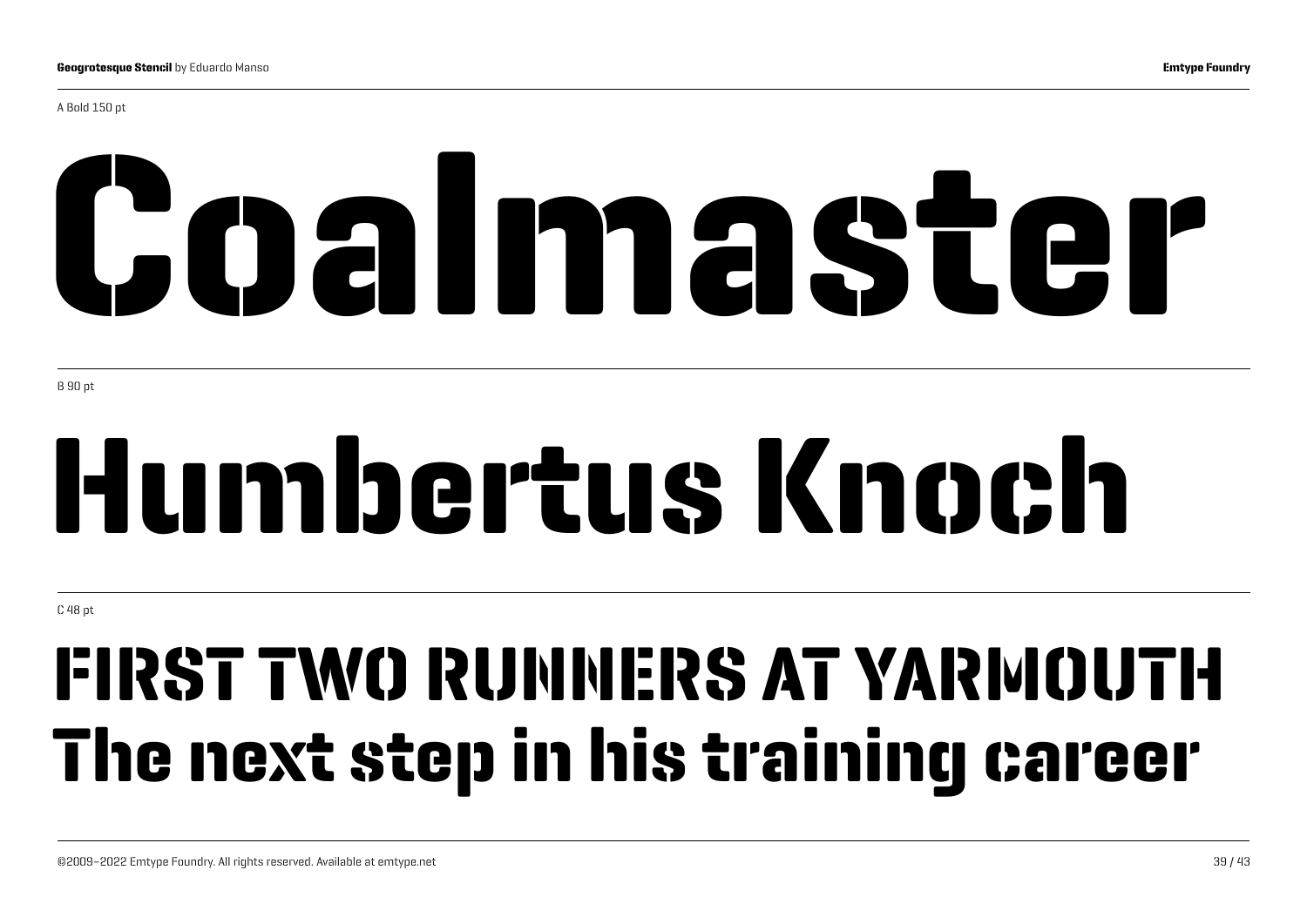A Bold Italic 150 pt

# *Pentatonic*

B 90 pt

# *Linda Ann Hopkins*

C 48 pt

## *JUST RAISED £32.5 MILLION MORE Applications extended by one week*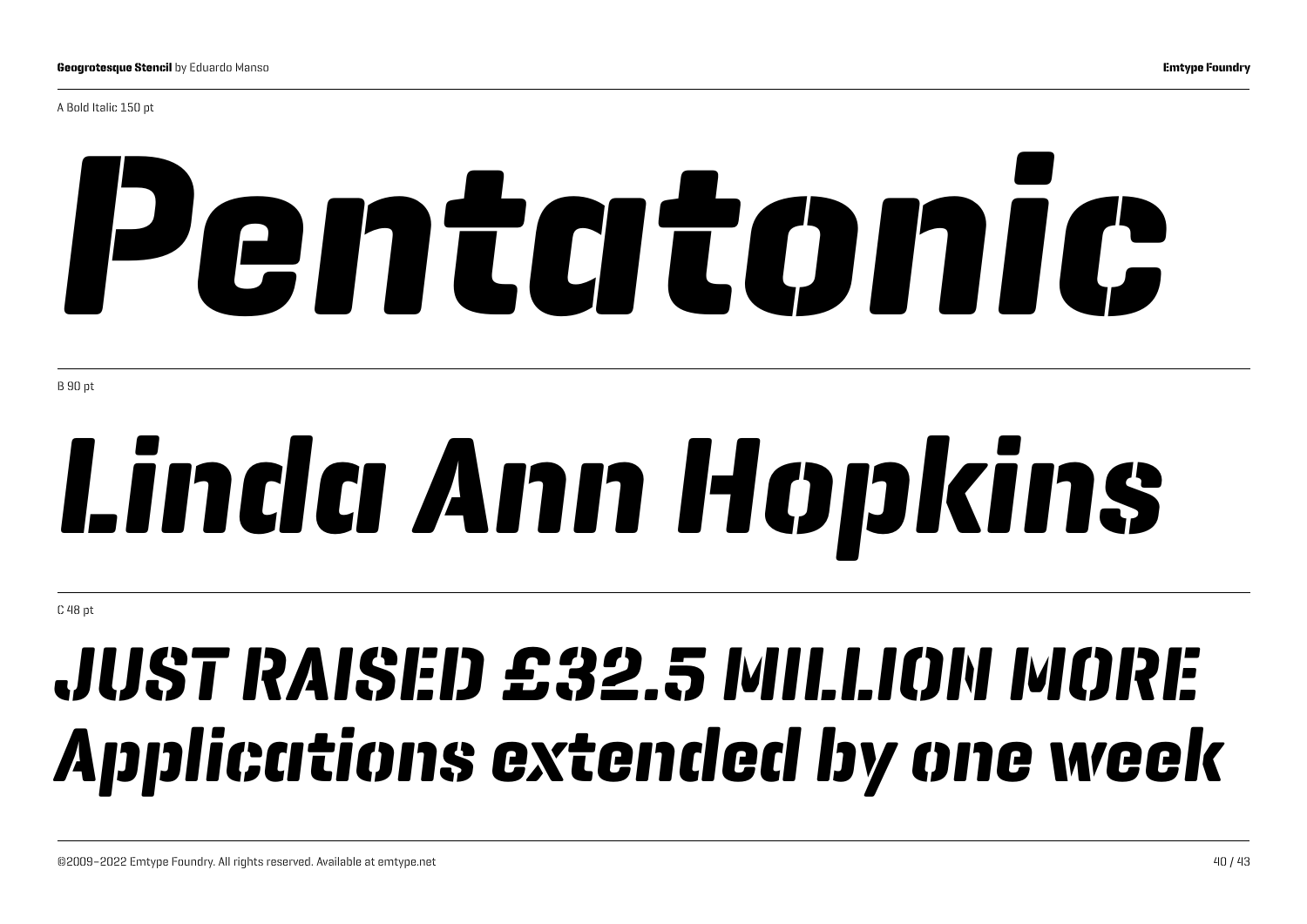Complete character set C Medium 24 pt

#### ABCDEFGHIJKLMNOPQRSTUVWXYZ abcdefghijklmnopqrstuvwxyz 0123456789

Diacritics

ÀÁÂÃÄĀĂÅÅĄÆÆÓĈČĊÇĎĐÈÉÊĔĔĒĔĘĜĞĠĢĤĦÌÍĨĨĬĪĬĮIJĴĶĹĻŁĿĽŃŇÑŅŊ ÒÓÔÕÖÖŎŐØØŒÞŔŘŖŚŜŠŞŞŤŢŦÙÚÛŨŨŨŨŰŰŲŴŴŴŸÝŶŸŹŽŻ àáâãäāăåǻąæǽćĉčċçðďđèéêěëēĕėęĝğġģĥħìíîĩïīĭįijıȷĵķĸĺļłŀľńňñņ'nŋ òóôõöōŏőøǿœþŕŗřśŝšşșßſťţŧùúûũüūŭůűųẁẃŵẅỳýŷÿźžż

Ligatures

#### fffiffffl

Miscellaneous

 $0123456789$  \$£€\f¢%%…−=÷×<>±≤≥≠ ▼▲▶□◀●◆◇◦µµ $\Theta$ @&()[]{}/|\¡?¿!•·-–—«»''#©®™°\*†‡§¶^~\_ªº.,:;…"''""'

Fractions

�¹²³������ ���������� ₀₁₂₃₄₅₆₇�� ⅓ ⅔ ⅕ ⅖ ⅗ ⅘ ⅙ ⅚ ⅛ ⅜ ⅝ ⅞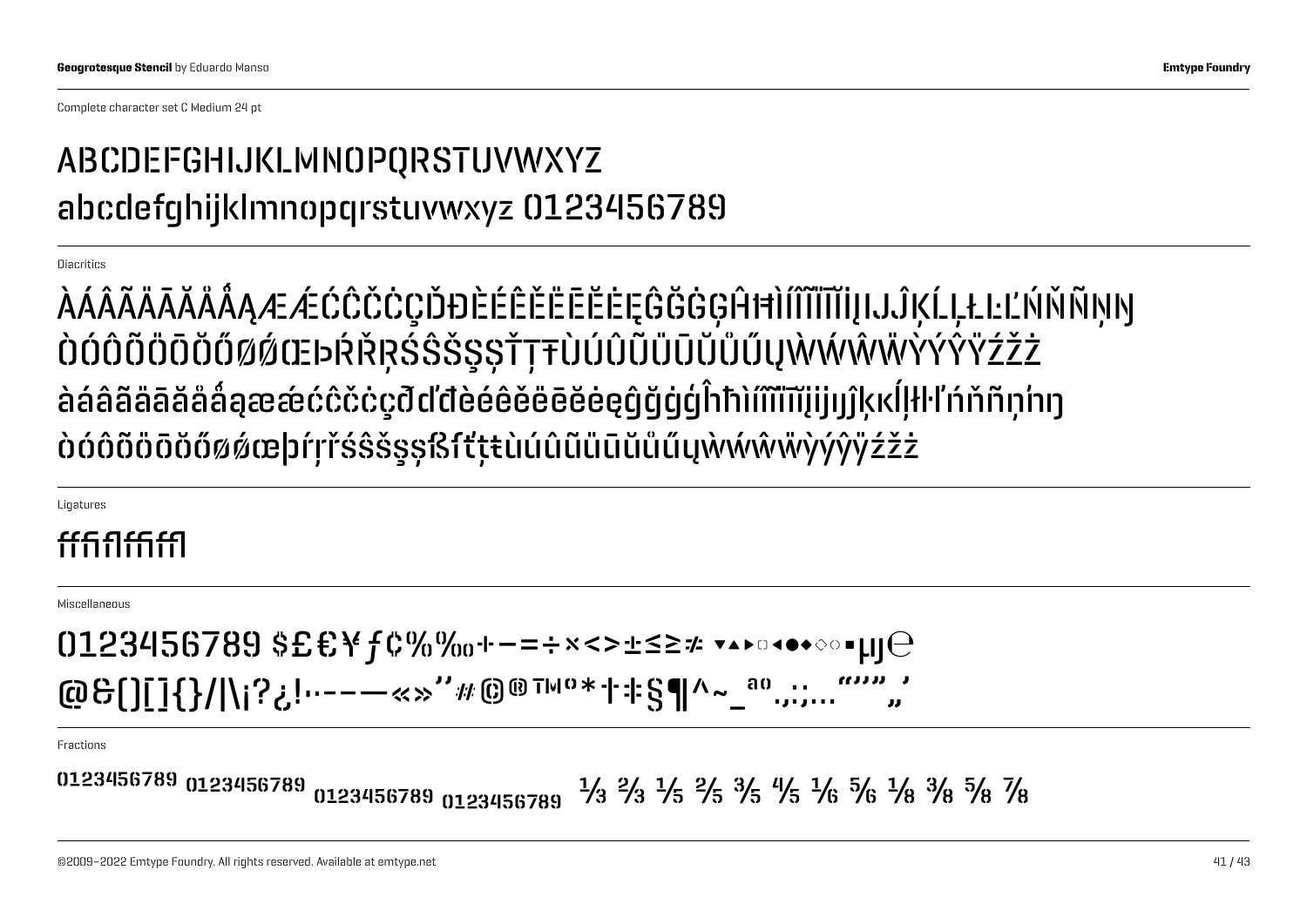#### About the font

Geogrotesque Stencil is a member of the popular Geogrotesque family, and despite being thought as a display typeface, it goes one step further and tries to solve some of the typical problems with stencils fonts. Geogrotesque Stencil comes with 3 widths of cut (A, B and C). These cuts not only allow a better performance when printing at different sizes, you can also move across versions in accordance to the rigidity of the material used. The type family consists of 42 styles, 7 weights plus italics with 3 versions each.

#### Languages

Afrikaans, Albanian, Basque, Bosnian, Bulgarian, Catalan, Croatian, Czech, Danish, Dutch, English, Esperanto, Estonian, Filipino, Finnish, French, Galician, German, Hungarian, Icelandic, Indonesian, Irish, Italian, Javanese, Kurdish, Latin, Latvian, Lithuanian, Malay, Maltese, Moldovan, Norwegian, Polish, Portuguese, Romanian, Scottish Gaelic, Serbian, Slovak, Slovenian, Somali, Spanish, Suahili, Swedish, Tagalog, Turkish, Welsh, Zulu & more.

Licenses Info and the control of the control of the control of the control of the control of the control of th

**Desktop** For use on a desktop computer. Including the most common uses, both personal and commerical, for use in desktop applications such as Adobe Photoshop, Adobe InDesign and Microsoft Office. Desktop licenses are based on the number of computers in which the font will be installed.

Webfont For a website or web application. A webfont license allows to embed the font into a website, so that it can be displayed on any browser. The license is based on a monthly pageview allowance for the webfonts. One time fee, this license does not need to be renewed if the site remain within that monthly pageviews.

**ePub** For use on an electronic publication. The license allows to embed the font in an electronic publication such as digital books, magazines, newspapers. An ePub license is based on the number of publications in which the font is used and each issue counts as a separate publication.

App For a mobile app for iOS, Android or Windows Phone, the license allows to embed the font in the mobile application's code. Licenses are purchased based on the total number of different apps created.

Server For use on sites, web apps, or services that allow a non-licensed user to utilize the font to create a personalized product. This license is valid for one year and is renewed each year that the font remains in use. A font downloaded with this license cannot be used in Software as a Service.

#### Original release date

August 2009

#### 14 styles

Thin, Thin Italic, UltraLight, UltraLight Italic, Light, Light Italic, Regular, Regular Italic, Medium, Medium Italic, SemiBold, SemiBold Italic, Bold and Bold Italic

#### Desktop formats

OpenType (OTF)

#### Web formats

Embedded OpenType (EOT) TrueType web (TTF) Web Open Font (WOFF) Web Open Font 2 (WOFF2)